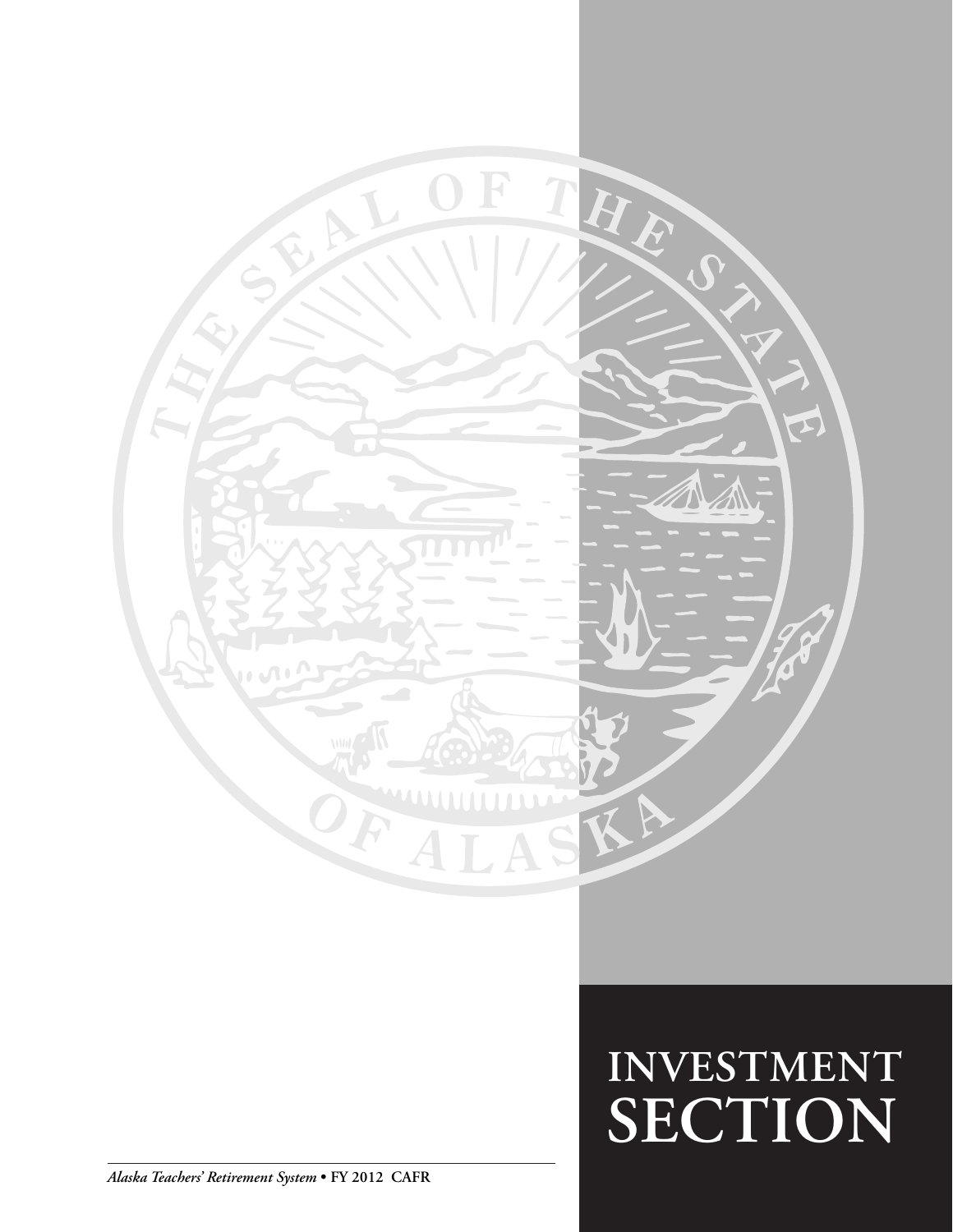# INVESTMENT SECTION

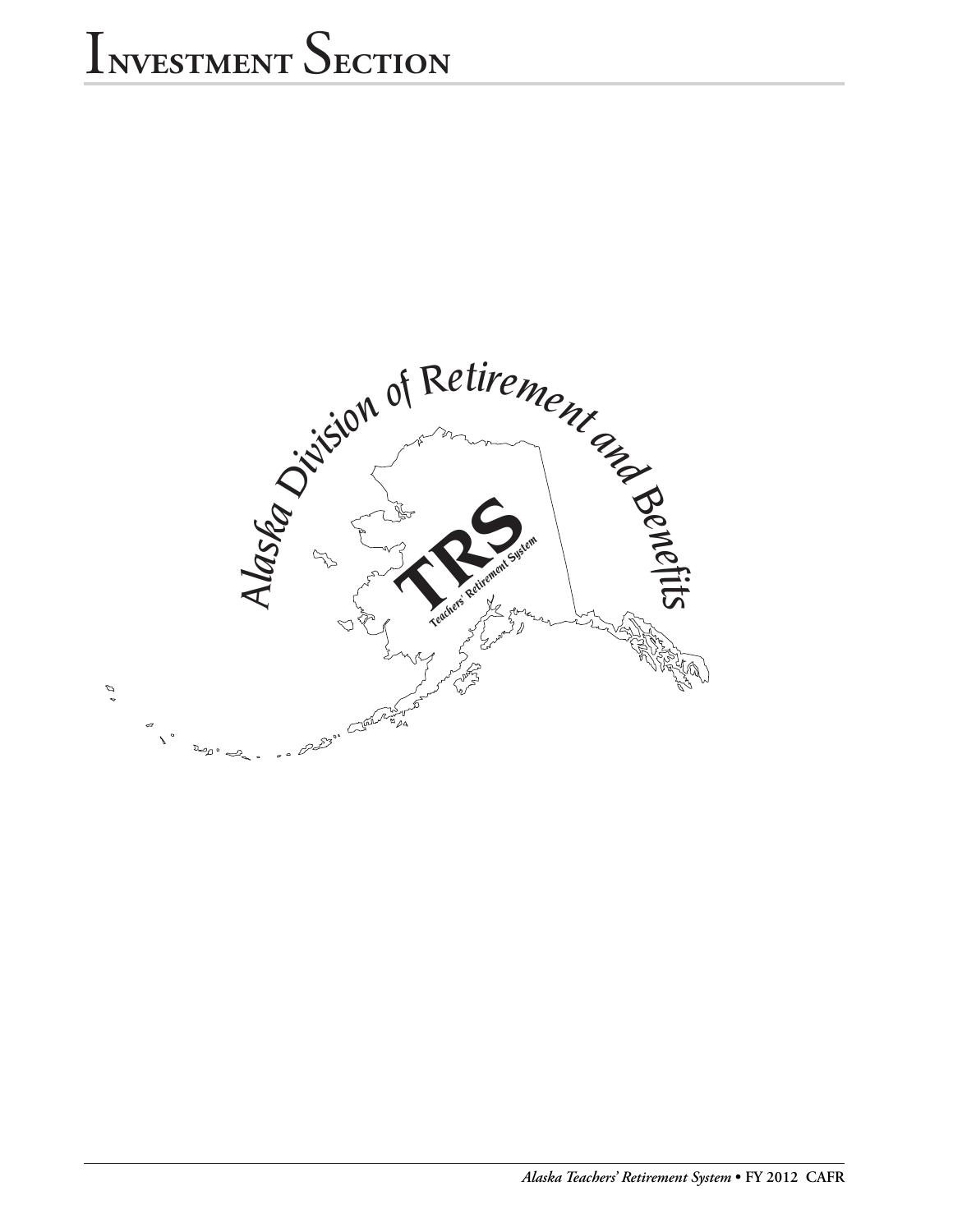# Callan

Callan Associates Inc 1660 Wynkoop Street Suite 950 Denver, CO 80202

Main 303.861.1900 303.832.8230

www.callan.com

August 31, 2012

Alaska Retirement Management Board State of Alaska, Department of Revenue Treasury Division 333 Willoughby Avenue, 11th Floor Juneau, AK 99801

Dear Board Members:

This letter reviews the investment performance of the Alaska Retirement Management Board (ARMB) for the fiscal year ended June 30, 2012.

Callan Associates Inc. (Callan) independently calculates time-weighted performance statistics based on underlying custodial data provided by the Board's custodian, State Street Bank and Trust Company. The performance calculations were made using a time-weighted return methodology based upon market values. ARMB's real estate consultant, the Townsend Group, calculates returns for the real estate segment of the portfolio. Callan incorporates that data into the total plan returns. Callan serves as ARMB's independent general investment consultant and evaluates the ARMB's performance in relation to market benchmarks, appropriate manager peer groups and other public pension systems. The performance calculations were made using methodology similar to Global Investment Performance standards.

ARMB's primary investment objective is to prudently and expertly invest assets, in accordance with governing law and industry practices, in a manner that will help ensure assets under supervision are sufficient to pay promised benefits to its members and their beneficiaries. In pursuit of this objective, the ARMB periodically evaluates liabilities, expected contributions, and potential earnings. This analysis is used to consider a wide range of potentially viable investment strategies. The Board selects a strategic investment policy that balances long-term growth potential and acceptable risk. A policy benchmark is constructed that mirrors the Board's strategic asset allocation policy. This policy benchmark is a custom index comprised of equity, fixed income, real estate and other market indices weighted in the same proportions as ARMB's investment policy.

Fiscal year 2012 was a mixed period for major investment categories. The Russell 3000 Index, a measure of the broad U.S. equity market, gained a modest 3.84% for the fiscal year. International stocks, as measured by the MSCI-ACWI ex-U.S. Index, fell 14.15%. A broad measure of the total global equity market (MSCI All Country World Index) declined 5.96%. In fiscal year 2012, the Barclays Capital Aggregate Bond Index, a widely used gauge of the investment grade domestic bond market, achieved an overall return of 7.47%. Absolute Return Strategies such as hedge fund-of-funds posted slightly negative returns during the fiscal year. For example, the Callan Absolute Return Hedge Fund-of-Funds Style median return had a negative return (net-of-fees) of 1.06%. Private real estate investments continued to advance but at a slower rate than in fiscal 2011. The NCREIF Property Index posted a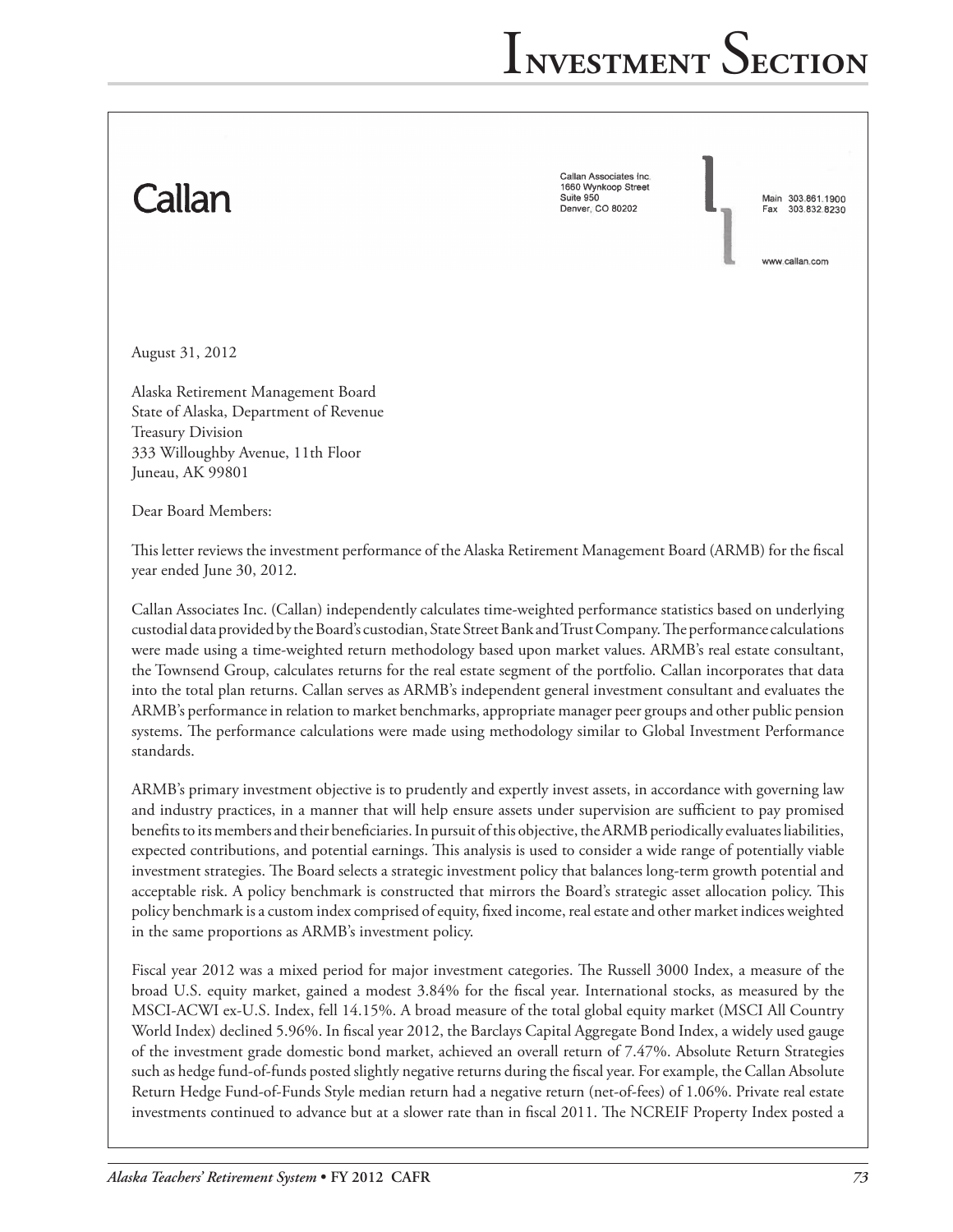very attractive 12.04% return for the fiscal 2012. Publicly traded real estate, as measured by the NAREIT Index, increased 12.48%.

For the fiscal year, the Public Employees Retirement System (PERS) had a slightly positive time-weighted total return of 0.46% and the Teachers Retirement System (TRS) had a time-weighted total return of 0.51%. Both Systems slightly trailed their strategic policy benchmark target return of 1.02% and the 1.16% median return for Callan's Public Fund database. Over longer-term periods, PERS and TRS have closely tracked their target index returns. For example, PERS' 3-year annualized return was 10.68% while TRS's return was slightly higher at 10.82%. These returns were close to but slightly below their target of 10.93%. Over the longest period for which Callan has detailed data (20 ¾ years), PERS and TRS have achieved annualized total returns of 7.36% and 7.41%, respectively, while the policy benchmark return for the same span was 7.40%.

Despite the low returns across most asset categories, differences in performance within asset categories were significant. For example, Treasury bonds (as measured by the Barclays Intermediate Treasury Index) had a positive return of 5.40% while the Barclay Government Long Index had a huge 31.42% total return. Non-U.S. Government Bonds, as measured by the Non-U.S. World Gov't Bond Index, returned 0.44%. Similarly the spread in equity returns was wide. Small cap stocks, as measured by the Russell 2000 Stock Index declined 2.08% while the S&P 500 enjoyed a total return of 5.45%.

In terms of absolute returns, results for ARMB's various asset groupings were:

| Real Assets     | 10.36%                                            |
|-----------------|---------------------------------------------------|
| Private Equity  | $9.44\%$                                          |
| Fixed Income    | 4.91%                                             |
| Domestic stocks | 1.81%                                             |
| Absolute Return | -1.28% * (adjusted to reflect Fiscal Year period) |
| Int'l Stocks    | $-13.67\%$                                        |

Both systems are well diversified and currently have asset allocation policies that, in our opinion, are consistent with achievement of a long-term "real" return of 4.5% or better. The current low level of interest rates combined with slow economic growth and uncertainty in the lengthy global deleveraging process, in our opinion, contribute to investor uncertainty that was apparent throughout the fiscal year.

In summary, fiscal 2012 was a volatile year for most major asset categories but one where there were only small returns for balanced investment portfolios.

Sincerely,

Michalf Henry

Michael J. O'Leary, CFA Executive Vice President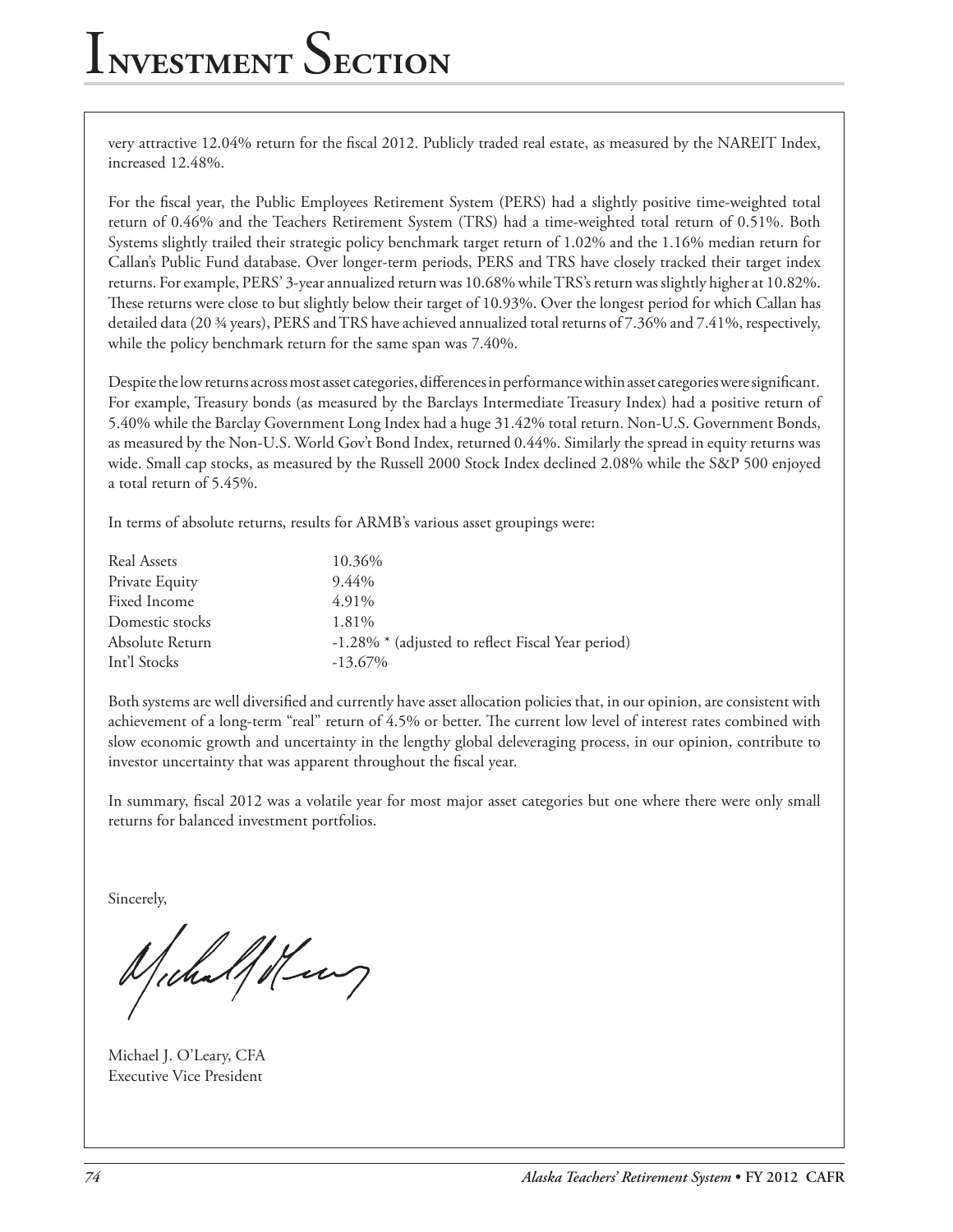# INVESTMENT SECTION

| <b>Department of Revenue</b><br><b>Treasury Division</b><br>Staff |                                                                 |                                                      |                                                  |  |
|-------------------------------------------------------------------|-----------------------------------------------------------------|------------------------------------------------------|--------------------------------------------------|--|
| Commissioner<br>Bryan Butcher                                     | <b>Chief Investment Officer</b><br>Gary Bader                   | <b>Investment Officers</b><br>Bob G. Mitchell        | Casey Colton                                     |  |
| <b>Deputy Commissioner</b><br>Angela Rodell                       | Comptroller<br>Pamela Leary, CPA                                | Stephen R. Sikes<br>Zachary Hanna<br>Steve Verschoor | Nicholas Orr<br>Victor Djajalie<br>Joy Wilkinson |  |
|                                                                   | <b>Cash Management</b><br>Michelle M. Prebula, MBA,<br>CPA, CCM | Shane Carson<br>Sean Howard<br>Paul Hackenmueller    | Alyson Campbell<br><b>Emily Peyton</b>           |  |
|                                                                   |                                                                 | <b>ARMB</b> Liaison Officer<br>Judy Hall             |                                                  |  |
|                                                                   | <b>External Money Managers and Consultants</b>                  |                                                      |                                                  |  |
| <b>Investment Consultants</b>                                     |                                                                 | <b>Domestic Equity Small Capitalization</b>          |                                                  |  |
| Callan Associates, Inc.                                           |                                                                 | Jennison Associates LLC                              |                                                  |  |
| Denver, CO                                                        |                                                                 | New York, NY                                         |                                                  |  |
| The Townsend Group                                                |                                                                 | Lord Abbett & Co.                                    |                                                  |  |
| San Francisco, CA                                                 |                                                                 | Jersey City, NJ                                      |                                                  |  |
|                                                                   |                                                                 | Luther King Capital Management                       |                                                  |  |
| <b>Investment Advisory Council</b>                                |                                                                 | Fort Worth, TX                                       |                                                  |  |
| William Jennings                                                  |                                                                 | Frontier Capital Management                          |                                                  |  |
| Colorado Springs, CO                                              |                                                                 | Boston, MA                                           |                                                  |  |
| Jerrold Mitchell                                                  |                                                                 | Victory Capital Management                           |                                                  |  |
| Wayland, MA                                                       |                                                                 | St. Louis, MO                                        |                                                  |  |
| George Wilson                                                     |                                                                 |                                                      |                                                  |  |
| Boston, MA                                                        |                                                                 | <b>Domestic Equity MicroCap</b>                      |                                                  |  |
|                                                                   |                                                                 | DePrince, Race & Zollo, Inc.                         |                                                  |  |
| <b>Absolute Return</b>                                            |                                                                 | Winter Park, FL                                      |                                                  |  |
| Crestline Investors, Inc.                                         |                                                                 | Lord Abbett & Co.                                    |                                                  |  |
| Fort Worth, TX                                                    |                                                                 | Jersey City, NJ                                      |                                                  |  |
| Global Assets Management Inc.                                     |                                                                 |                                                      |                                                  |  |
| Los Angeles, CA                                                   |                                                                 | <b>Domestic Equity Index Fund</b>                    |                                                  |  |
| Prisma Capital Partners                                           |                                                                 | State Street Global Advisors                         |                                                  |  |
| New York, NY                                                      |                                                                 | San Francisco, CA                                    |                                                  |  |
|                                                                   |                                                                 |                                                      |                                                  |  |
| <b>Domestic Equity Large Capitalization</b>                       |                                                                 | <b>Emerging Markets</b>                              |                                                  |  |
| Analytic Investors LLC                                            |                                                                 | Capital Guardian Trust Co.                           |                                                  |  |
| Los Angeles, CA                                                   |                                                                 | Los Angeles, CA                                      |                                                  |  |
| Barrow, Hanley, Mewhinney & Strauss                               |                                                                 | Eaton Vance Management                               |                                                  |  |
| Dallas, TX                                                        |                                                                 | Boston, MA                                           |                                                  |  |
| Capital Guardian Trust Co.                                        |                                                                 |                                                      |                                                  |  |
| Los Angeles, CA                                                   |                                                                 | <b>Global Equity</b>                                 |                                                  |  |
| <b>RCM</b> Global Investors                                       |                                                                 | Lazard Freres Asset Management                       |                                                  |  |
| San Francisco, CA                                                 |                                                                 | New York, NY                                         |                                                  |  |
| McKinley Capital Management, Inc.                                 |                                                                 |                                                      |                                                  |  |
| Anchorage, AK                                                     |                                                                 | <b>High Yield</b>                                    |                                                  |  |
| Relational Investors LLC                                          |                                                                 | MacKay Shields LLC                                   |                                                  |  |
| San Diego, CA                                                     |                                                                 | New York, NY                                         |                                                  |  |
| Quantitative Management Associates                                |                                                                 | Advent Capital Management                            |                                                  |  |
| Newark, NJ                                                        |                                                                 | New York, NY                                         |                                                  |  |
|                                                                   |                                                                 |                                                      |                                                  |  |
|                                                                   |                                                                 |                                                      |                                                  |  |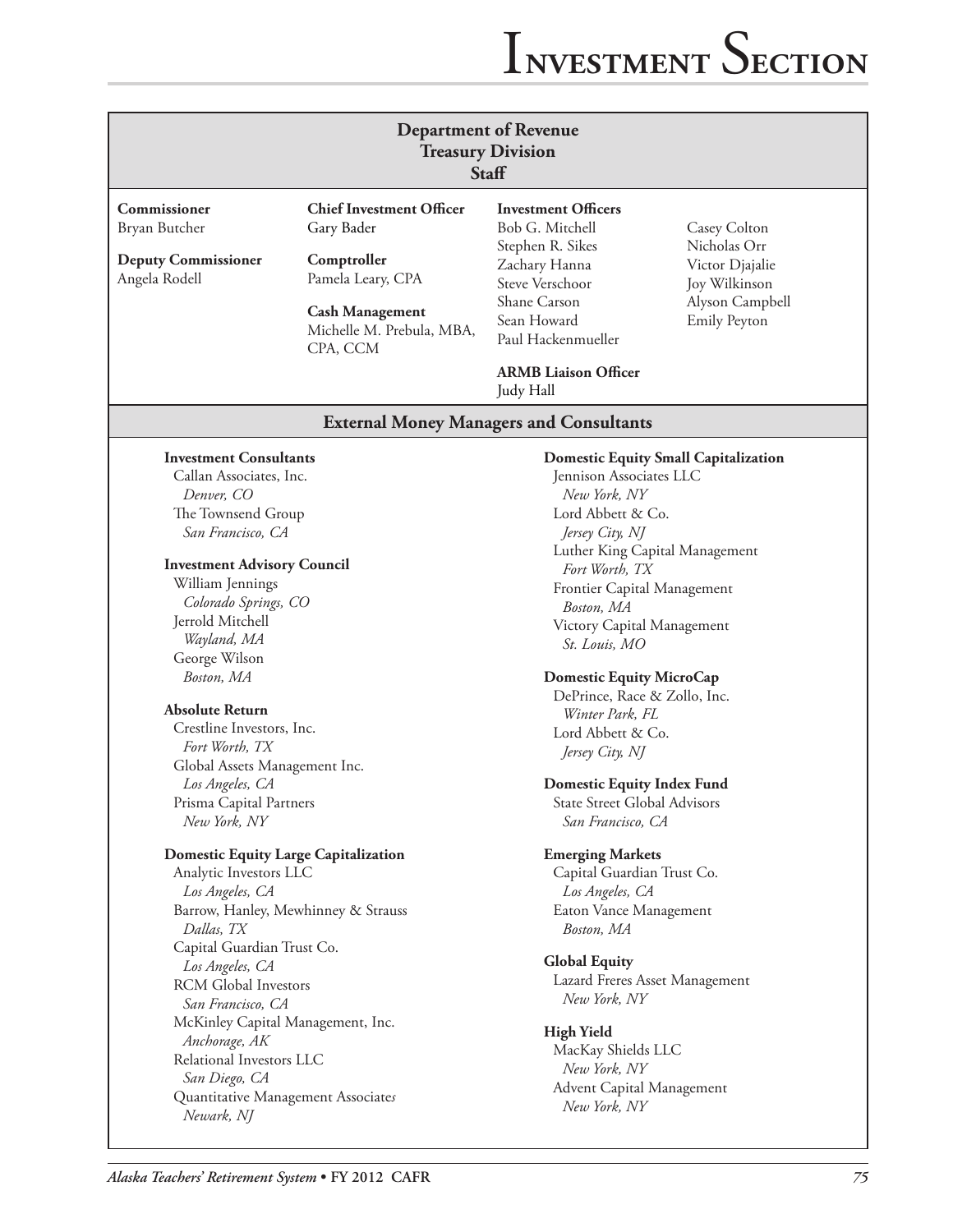#### **External Money Managers and Consultants (cont.)**

#### **International Equity – EAFE**

Brandes Investment Partners, L.P. *San Diego, CA* Capital Guardian Trust Co. *Los Angeles, CA*

#### **International Small Cap**

Mondrian Investment Partners *London, England* Schroders Investment Management NA *New York, NY*

#### **International Fixed Income**

Mondrian Investment Partners *London, England*

#### **Private Equity**

Abbott Capital Management, L.P. *New York, NY* Pathway Capital Management, LLC *Irvine, CA*

#### **Real Assets – Farmland**

Hancock Agricultural Investment Group *Boston, MA* UBS AgriVest, LLC *Hartford, CT*

#### **Real Assets – Commingled Funds**

Almanac Realty Investors *Alpharetta, GA* BlackRock Realty *San Francisco, CA* Colony Capital *Los Angeles, CA* Cornerstone Real Estate Advisers, LLC *Hartford, CT* Coventry Real Estate Fund II, LLC *New York, NY* Clarion Partners *New York, NY* J.P. Morgan Investment Management Inc. *New York, NY* Silverpeake Real Estate Partners *New York, NY* Lowe Hospitality Investment Partners, LLC *Los Angeles, CA*

Sentinel Real Estate Corporation *New York, NY* Tishman Speyer Properties *New York NY* UBS Realty Investors, LLC *Hartford, CT*

#### **Real Assets – Core Separate Accounts**

Cornerstone Real Estate Advisers, Inc. *Hartford, CT* LaSalle Investment Management *Chicago, IL* Sentinel Real Estate Corporation *New York, NY* UBS Realty Investors, LLC *San Francisco, CA*

#### **Real Assets – Timber**

Hancock Timber Resource Group *Charlotte, NC* Timberland Investment Resources LLC *Brookline, MA*

#### **Supplemental Benefits System,**

**Deferred Compensation Plan and Defined Contribution Plan** BlackRock

*San Francisco, CA* RCM *San Francisco, CA* State Street Global Advisors *Boston, MA* T. Rowe Price Investment Services *Baltimore, MD* Brandes Investment Partners *San Diego, CA* 

#### **Global Master Custodian**

State Street Bank & Trust Co. *Boston, MA*

#### **Independent Auditors** KPMG Peat Marwick, LLP *Anchorage, AK*

# **Legal Counsel**

Robert Johnson *Anchorage, AK*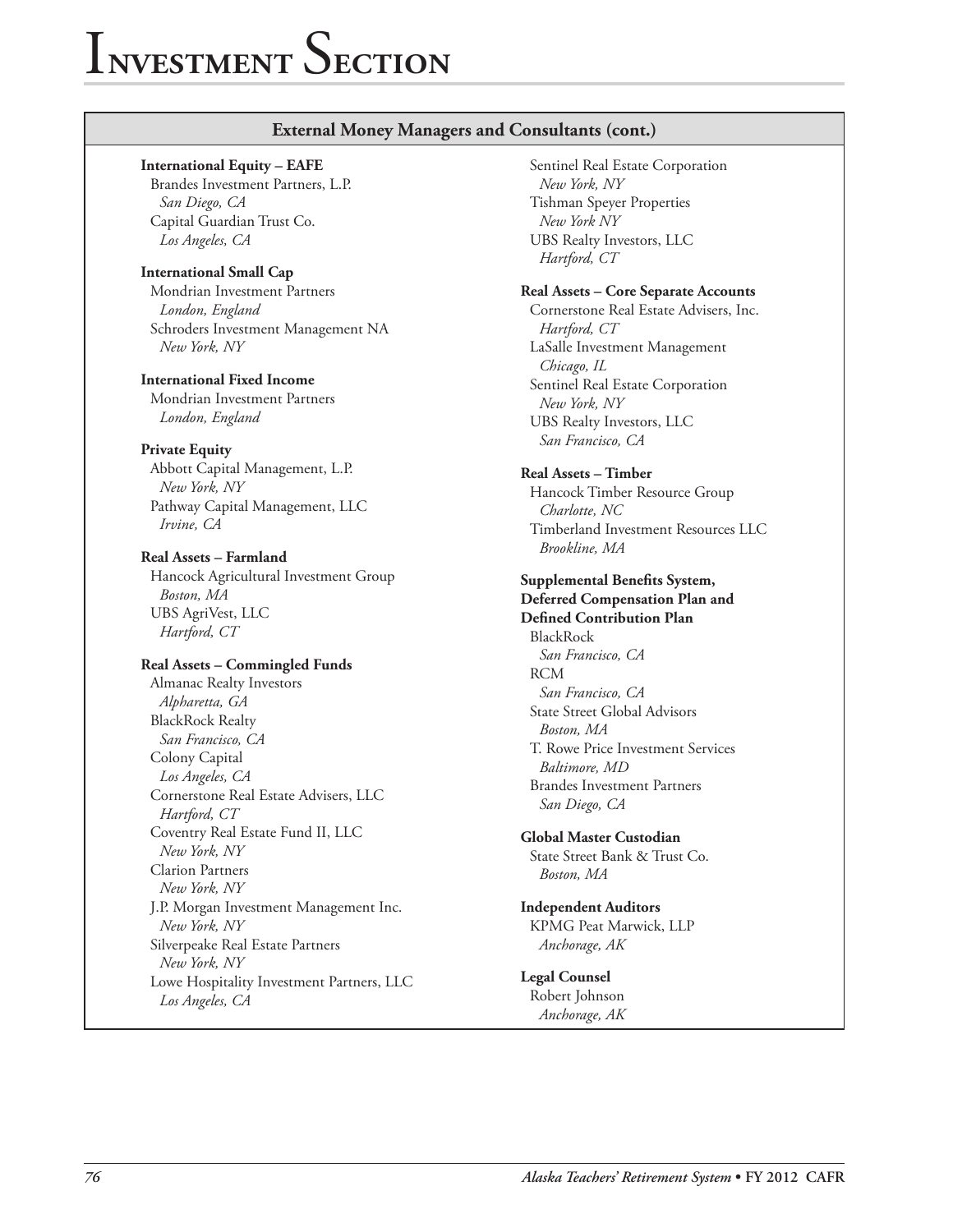### **Teachers' Retirement System Investment Report**

#### **INVESTMENTS**

The investment goals of the State of Alaska Teachers' Retirement System (TRS) are the long term return and sustainability of the pension funds under management. Near-term market fluctuations are integrated into the overall outlook of the fund guidelines. Annually, the Alaska Retirement Management Board (ARMB) sets its asset allocation strategy in order to reflect changes in the marketplace while still retaining an optimal risk/return level within the set constraints and objectives of the ARMB.

The ARMB categorizes its investments into seven asset classes: domestic equities, global equities ex-U.S., fixed income, real assets, private equity, absolute return and cash equivalents. The performance of each asset class is compared with a benchmark comprised of one or more market indices. The performance for the total portfolio is compared with its policy portfolio, determined by calculating the weighted performance of the underlying asset class benchmarks at the portfolio's target asset allocation. The asset class benchmarks are illustrated below:

| <b>Asset Class</b>      | <b>Benchmark</b>                                                                                                                                                                                                            |
|-------------------------|-----------------------------------------------------------------------------------------------------------------------------------------------------------------------------------------------------------------------------|
| Domestic Equity         | Russell 3000 Index                                                                                                                                                                                                          |
| Global Equities Ex-U.S. | MSCI All Country World Ex-U.S. Index                                                                                                                                                                                        |
| Fixed Income            | 80% Barclays Intermediate Treasury Index, 10% Merrill<br>Lynch High Yield II Constrained Index, 7% Citigroup<br>World Gov. Bond Ex-U.S. Index, 3% JP Morgan Global<br>Bond Index - Emerging Markets Broad Diversified Index |
| Real Assets             | 60% NCREIF Property Index, 20% Barclays TIPS Index,<br>10% NCREIF Farmland Index, 10% NCREIF Timberland<br>Index                                                                                                            |
| Private Equity          | 1/3 S&P 500 Index, 1/3 Russell 2000 Index, 1/3 MSCI<br><b>EAFE</b> Index                                                                                                                                                    |
| Absolute Return         | 91 Day Treasury Bill + 5%                                                                                                                                                                                                   |
| Cash Equivalents        | 91 Day Treasury Bill                                                                                                                                                                                                        |

The target asset allocation is determined by the ARMB, utilizing capital market assumptions provided by its independent general investment consultant, Callan Associates. During the 2012 fiscal year, ARMB's target asset allocation was 27% domestic equities, 23% global equities ex-U.S., 18% fixed income, 16% real assets, 8% private equity, 6% absolute return, and 2% cash equivalents. The target asset allocation was expected to generate a return of 7.45% with a standard deviation of returns of 13.82%.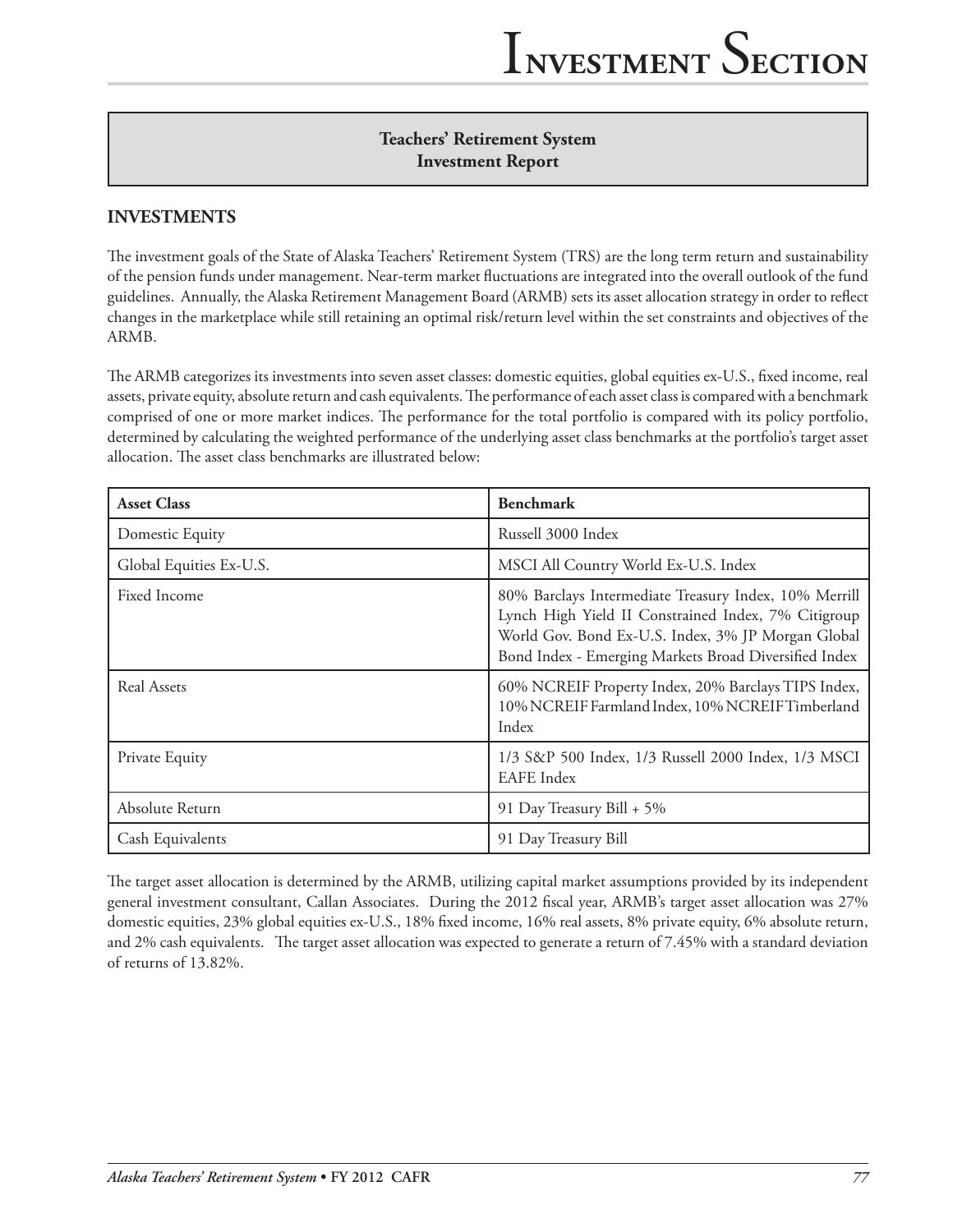# INVESTMENT SECTION

| <b>Teachers' Retirement System</b><br><b>Schedule of Investment Results</b><br><b>Fiscal Years Ended June 30</b>      |                                     |                     |                |                |                |                |                |
|-----------------------------------------------------------------------------------------------------------------------|-------------------------------------|---------------------|----------------|----------------|----------------|----------------|----------------|
|                                                                                                                       |                                     |                     |                |                |                | Annualized     |                |
|                                                                                                                       | 2008                                | 2009                | 2010           | 2011           | 2012           | 3 Year         | 5 Year         |
| <b>Total Fund</b><br><b>TRS</b><br>Actuarial Earnings Rate                                                            | $(3.05\%)$<br>8.25                  | $(20.62\%)$<br>8.25 | 11.58%<br>8.25 | 21.40%<br>8.00 | 0.51%<br>8.00  | 10.82%<br>8.00 | 0.90%<br>8.00  |
| <b>U.S. Common Stock Returns</b><br>TRS Domestic Equities<br>Custom Composite Index<br>S&P 500/Russell 2000 Composite | (13.53)<br>(13.68)                  | (26.80)<br>(26.56)  | 15.47<br>15.72 | 33.38<br>32.37 | 1.83<br>3.84   | 16.19<br>16.73 | (0.15)<br>0.16 |
| <b>International Stock Returns</b>                                                                                    |                                     |                     |                |                |                |                |                |
| TRS International Equities<br>Morgan Stanley Capital International                                                    | (7.48)                              | (29.12)             | 12.03          | 28.27          | (13.66)        | 7.46           | (4.04)         |
| ACWI ex-US<br>Morgan Stanley Capital International<br>EAFE                                                            | $\overline{\phantom{a}}$<br>(10.61) | (30.54)             | 10.87          | 30.27          | (14.15)        | 7.43<br>-      | (4.70)         |
| <b>Fixed Income</b><br><b>TRS</b><br>Custom Composite Index                                                           | $\overline{a}$<br>$\overline{a}$    | 3.36<br>5.41        | 11.35<br>10.16 | 5.55<br>5.06   | 4.82<br>5.08   | 7.20<br>6.74   | 6.28<br>6.59   |
| <b>Private Equity</b>                                                                                                 |                                     |                     |                |                |                |                |                |
| <b>TRS</b><br>Custom Composite Index                                                                                  | $\frac{1}{2}$<br>$\overline{a}$     | (23.67)<br>(27.19)  | 18.87<br>13.87 | 20.12<br>32.93 | 9.44<br>(3.61) | 16.05<br>13.42 | 6.19<br>(1.63) |
| <b>Absolute Return</b><br><b>TRS</b><br>3-month Treasury Bill +5%                                                     | $\overline{\phantom{m}}$            | (12.52)<br>5.95     | 6.60<br>5.16   | 5.99<br>5.16   | (2.05)<br>5.06 | 3.44<br>5.12   | (0.34)<br>5.93 |
| <b>Real Assets</b><br><b>TRS</b><br>Custom Composite Index                                                            | $\frac{1}{2}$<br>$\frac{1}{2}$      | (21.20)<br>(10.82)  | 0.06<br>1.17   | 15.51<br>12.66 | 10.45<br>11.41 | 8.40<br>8.29   | 1.00<br>3.88   |
| <b>Domestic Fixed-Income</b><br><b>TRS</b><br>Lehman Brothers Aggregate Index                                         | 6.50<br>7.12                        |                     |                |                |                | -              |                |
| <b>International Fixed-Income</b><br><b>TRS</b><br>Citigroup Non-U.S. Government                                      | 18.95<br>18.72                      |                     |                |                |                |                |                |
| <b>Real Estate Equity</b><br><b>TRS</b><br><b>NCREIF</b>                                                              | 5.71<br>6.82                        |                     |                |                |                |                |                |
| <b>Cash Equivalents</b><br><b>TRS</b><br>3-month Treasury Bill                                                        | $\overline{\phantom{m}}$            |                     | -              | 0.46<br>0.16   | 0.42<br>0.06   |                |                |

S&P 500 = Standard & Poor's Domestic Equity Stock Index

ACWI = Alll Country World Index

EAFE = Europe, Australia, and Far East Stock Index

NCREIF = National Council of Real Estate Investment Fiduciaries Index

Basis of calculation: Time-Weighed rate of return based on the market rate of return.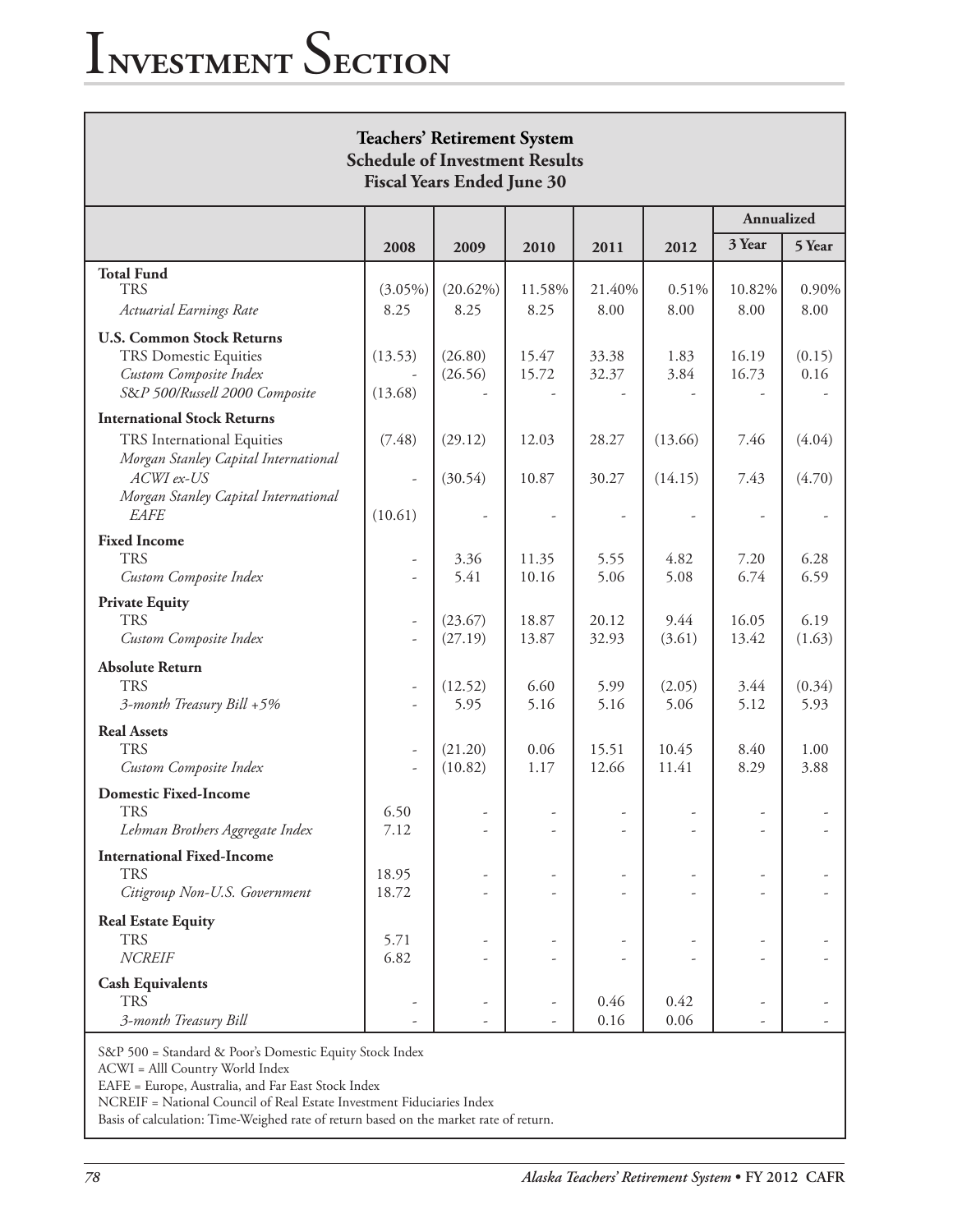

**Policy**



#### **Actual — Defined Benefit Pension**

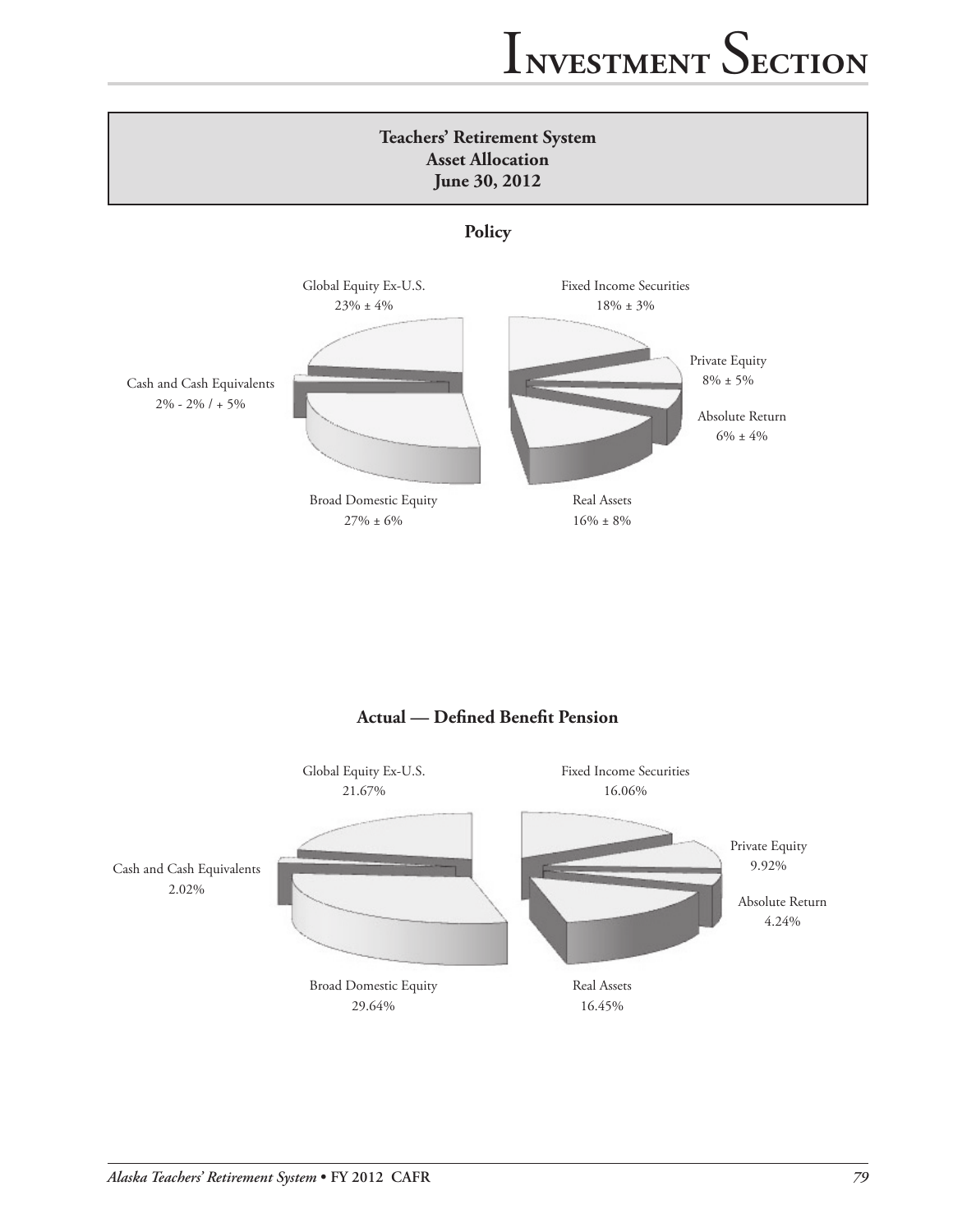

### **Actual — Defined Contribution Participant Directed**

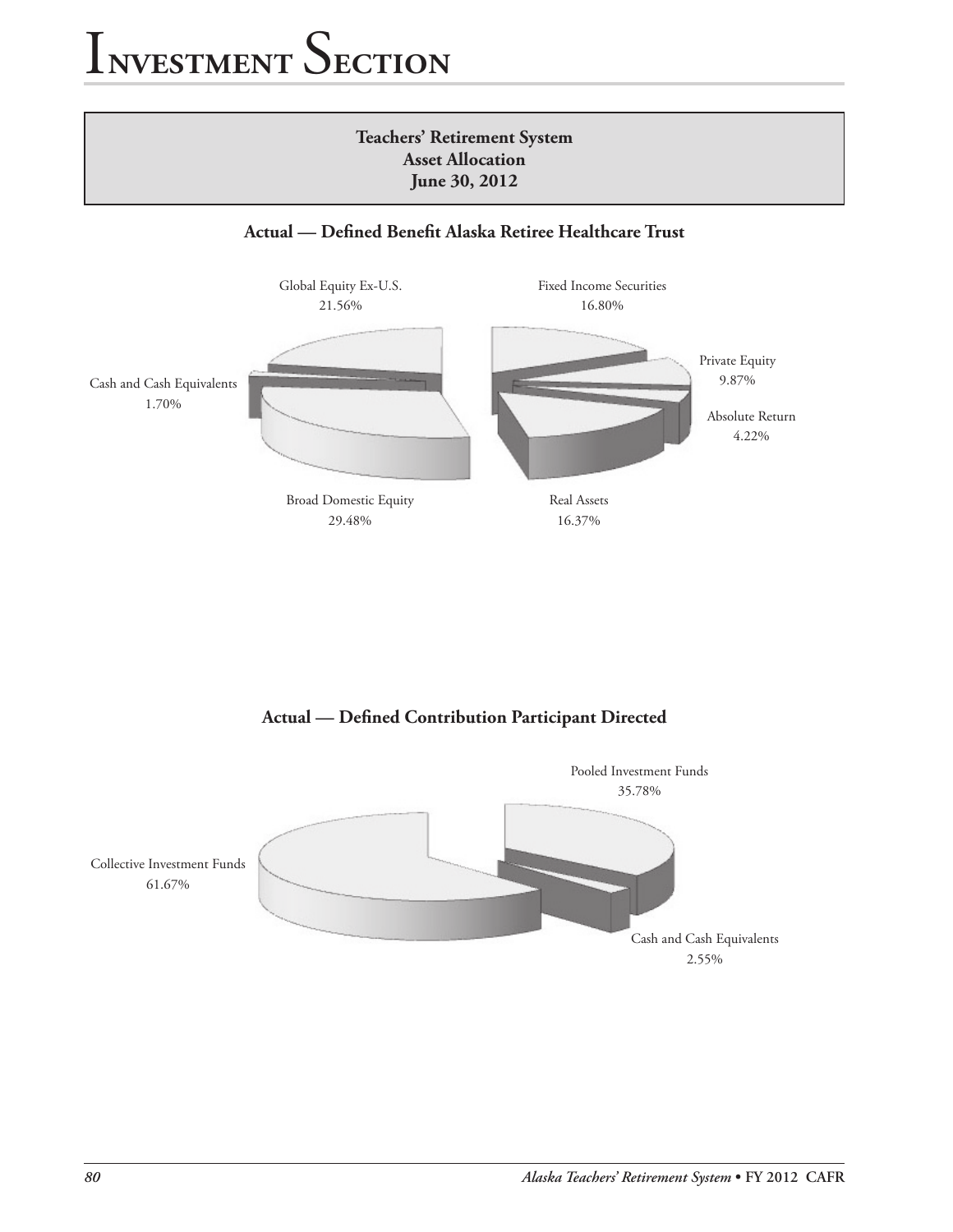# **Teachers' Retirement System Asset Allocation June 30, 2012**

**Actual — Defined Contribution Health Reimbursement Arrangement**



**Actual — Defined Contribution Occupational Death & Disability**

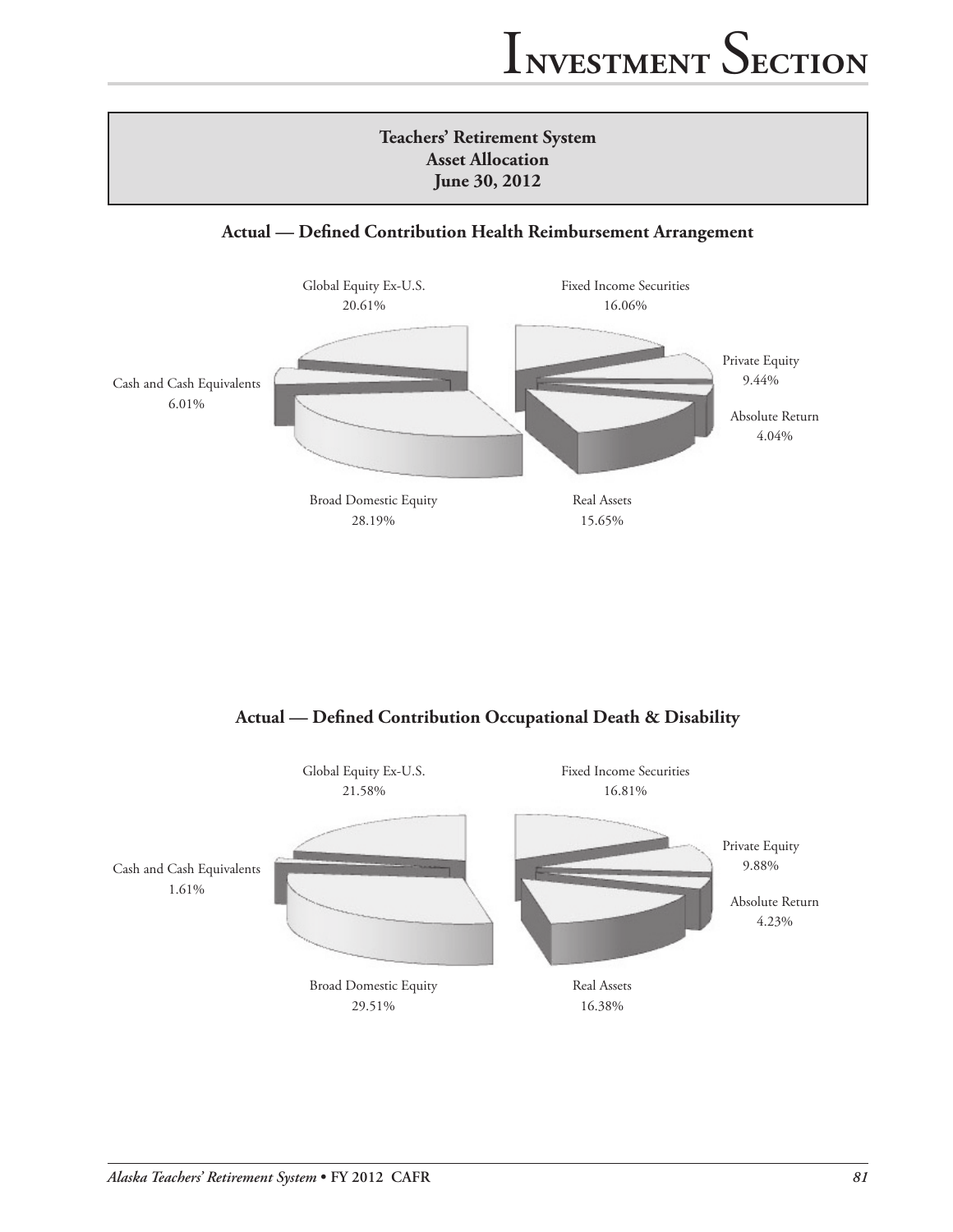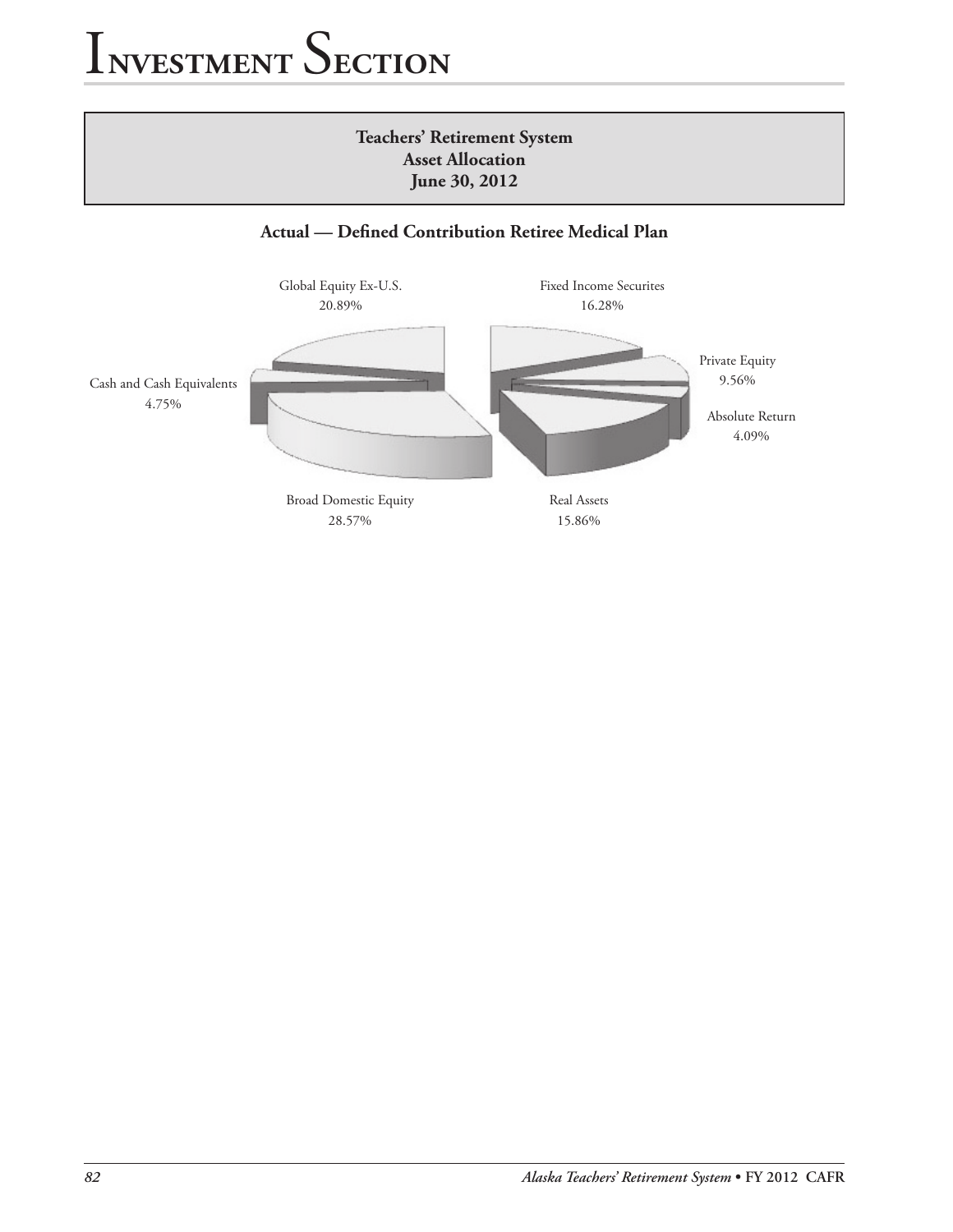### **Alaska Retirement Management Board Top Ten Holdings by Asset Type June 30, 2012**

Invested assets under the fiduciary responsibility of the Alaska Retirement Management Board (ARMB) have been commingled in various investment pools to minimize costs and maximize returns. Treasury Division has created twentytwo different mutual fund-like pools to accomplish the investment asset allocation policies of the ARMB. Using investment pools increases investment efficiency in three ways. First, combining individual funds' cash inflows and outflows to offset each other reduces the amount of cash on hand needed to support daily operations. Second, pooling investments significantly reduces accounting, budgeting, and administrative costs. Finally, the ARMB can achieve economies of scale by making available investment options that could not otherwise be practically provided for smaller retirement funds. Below are the ten largest bond and equity holdings.

#### **Fixed Income**

| Rank           | <b>Largest Fixed Income Holdings</b> | <b>Market Value</b> | Par Value    |
|----------------|--------------------------------------|---------------------|--------------|
|                | US Treasury 2.625% 02/29/2016        | \$81,824,157        | \$76,032,602 |
| 2              | US Treasury .875% 12/31/2016         | 38,786,259          | 38,440,906   |
| 3              | US Treasury .75% 09/15/2013          | 35,214,088          | 35,015,759   |
| $\overline{4}$ | US Treasury 1.00% 06/30/2019         | 35,123,892          | 35,383,750   |
| 5              | US Treasury 4.00% 02/15/2015         | 30,122,692          | 27,542,711   |
| 6              | US Treasury .375% 06/15/2015         | 23,183,024          | 23,202,965   |
| 7              | US Treasury 1.75% 05/15/2022         | 22,715,448          | 22,532,372   |
| 8              | US Treasury .375% 07/31/2013         | 21,498,561          | 21,472,558   |
| 9              | US Treasury 1.875% 02/28/2014        | 18,871,756          | 18,399,550   |
| 10             | US Treasury 2.625% 08/15/2020        | 15,511,170          | 14,094,055   |

#### **Equities**

| Rank | <b>Largest Equity Holdings</b>        | <b>Market Value</b> |
|------|---------------------------------------|---------------------|
| 1    | Apple Inc.                            | \$44,424,387        |
| 2    | Exxon Mobil Corp.                     | 28,036,659          |
| 3    | Microsoft Corp.                       | 19,041,419          |
| 4    | Chevron Corp.                         | 17,783,521          |
| 5    | Pfizer Inc.                           | 16,509,889          |
| 6    | General Electric Co.                  | 15,313,885          |
| 7    | International Business Machines Corp. | 13,955,132          |
| 8    | Google Inc.                           | 13,946,160          |
| 9    | AT&T Inc.                             | 12,841,385          |
| 10   | Wells Fargo & Co.                     | 12,718,426          |

Additional investment information may be obtained from the Department of Revenue, Treasury Division, P.O. Box 110405, Juneau, Alaska 99811-0405.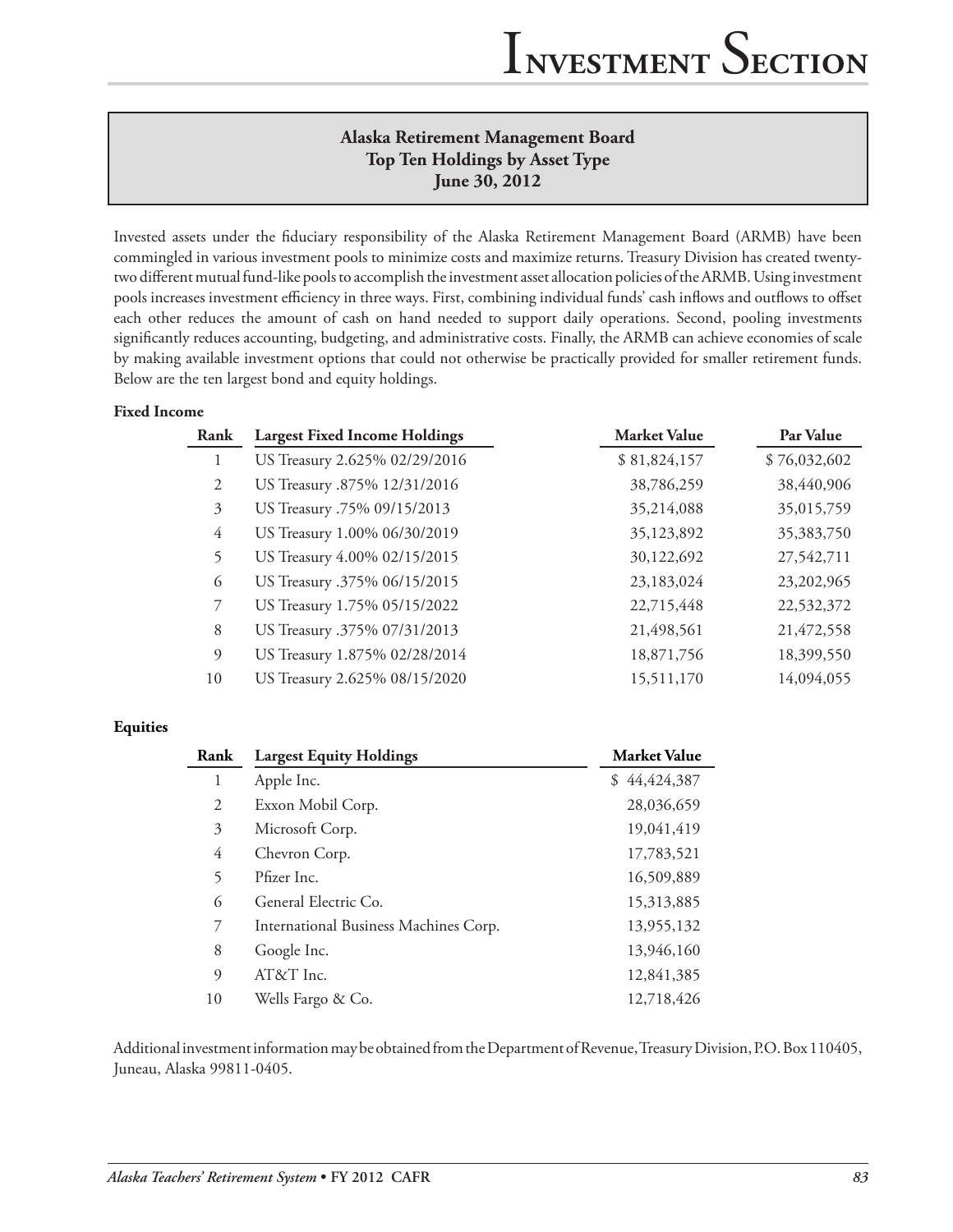### **Teachers' Retirement System Schedule of Investment Management Fees Year Ended June 30, 2012**

|                                                                     | Total Fair Value               | Fees               |
|---------------------------------------------------------------------|--------------------------------|--------------------|
| <b>International Fixed Income</b><br>* Mondrian Investment Partners | \$                             | \$<br>421,420      |
|                                                                     | 107,916,046                    |                    |
| High Yield Pool<br>* Mackay Shields, LLC                            |                                | 560,968            |
| Total High Yield                                                    | 127, 158, 247<br>127, 158, 247 | 560,968            |
|                                                                     |                                |                    |
| <b>Domestic Equity Pools</b><br>** Relational Investors             | 69,614,551                     | 709,270            |
| * Advent Capital                                                    | 32,765,895                     | 193,196            |
| * Barrow, Hanley, Mewhinney & Strauss, INC                          | 71,472,911                     | 364,184            |
| * Jennison Associates LLC                                           | 36,419,186                     | 291,010            |
| * Lazard Asset Management                                           | 85,937,005                     | 266,516            |
| * Lord Abbett & Co.                                                 | 58,586,902                     | 485,343            |
| * Luther King Cap. Management                                       | 37,287,919                     | 195,690            |
| * Victory Capital Management                                        | 20,866,767                     | 25,011             |
| * Frontier Capital Management                                       | 32,650,149                     | 177,125            |
| * McKinley Capital                                                  | 94,069,379                     | 339,678            |
| * Quantitative Management Associates<br>* SSgA Russell 1000 Growth  | 41,159,239                     | 151,416<br>31,687  |
| * SSgA Russell 1000 Value                                           | 221,138,807<br>273,354,698     | 39,288             |
| * SSgA Russell 2000 Growth                                          | 3,295,026                      | 4,525              |
| * SSgA Russell 2000 Value                                           | 3,490,498                      | 8,226              |
| * SSgA Russell 200                                                  | 113,634,081                    | 15,976             |
| * SSgA Futures Large Cap                                            | 2,571,355                      | 4,307              |
| * SSgA Future Small Cap                                             | 1,828,437                      | 3,235              |
| * DePrince, Race & Zollo Inc.-Micro Cap                             | 21,047,370                     | 239,686            |
| * Analytic Buy Write Account                                        | 32,404,109                     | 53,323             |
| * RCM Buy Write Account                                             | 28,644,824                     | 146,065            |
| $*$ RCM                                                             | 100,428,739                    | 317,124            |
| <b>Total Domestic Equities</b>                                      | 1,382,667,847                  | 4,061,881          |
| <b>Private Equity Pool</b>                                          |                                |                    |
| ** BlumCapital Partners-Strategic                                   | 4,567,476                      | 89,626             |
| ** Warburg Pincus X                                                 | 8,400,699                      | 129,323            |
| ** Angelo Gordon & Co.<br>** Onex Partners                          | 7,264,947                      | 125,216            |
| ** Lexington Partners                                               | 3,186,175<br>10,211,846        | 117,215<br>234,909 |
| * Pathway Capital Management                                        | 215,293,168                    | 766,773            |
| * Abbott Capital Management                                         | 212,428,216                    | 695,787            |
| ** Merit Capital Partners                                           | 2,227,786                      | 97,069             |
| Total Private Equities                                              | 463,580,313                    | 2,255,918          |
| <b>International Equity Pools</b>                                   |                                |                    |
| * SSgA                                                              | 138,670,472                    | 79,912             |
| * Brandes Investment Partners                                       | 210,388,914                    | 833,107            |
| Capital Guardian Trust Co.                                          | 162,711,250                    | 590,938            |
| * McKinley Capital Mgmt.                                            | 86,245,799                     | 449,228            |
| * Lazard Freres                                                     | 104,711,253                    | 154,852            |
| * Mondrian Investment Partners                                      | 32,124,829                     | 243,448            |
| * Schroder Investment Management                                    | 30,102,503                     | 259,126            |
| Total International Equities                                        | 764,955,020                    | 2,610,611          |
| <b>Absolute Return Pool</b>                                         |                                |                    |
| ** Mariner Investment Group                                         | 41,037,443                     | 466,893            |
| ** Cadogan Management LLC<br>** Crestline Investors Inc.            | 27,050<br>73,325,306           | 571,892            |
| ** Global Asset Management                                          | 41,702,448                     | 350,949            |
| ** Prisma Capital Partners                                          | 42,243,504                     | 358,444            |
| Total Absolute Return                                               | 198, 335, 751                  | 1,748,178          |
|                                                                     |                                | (continued)        |
|                                                                     |                                |                    |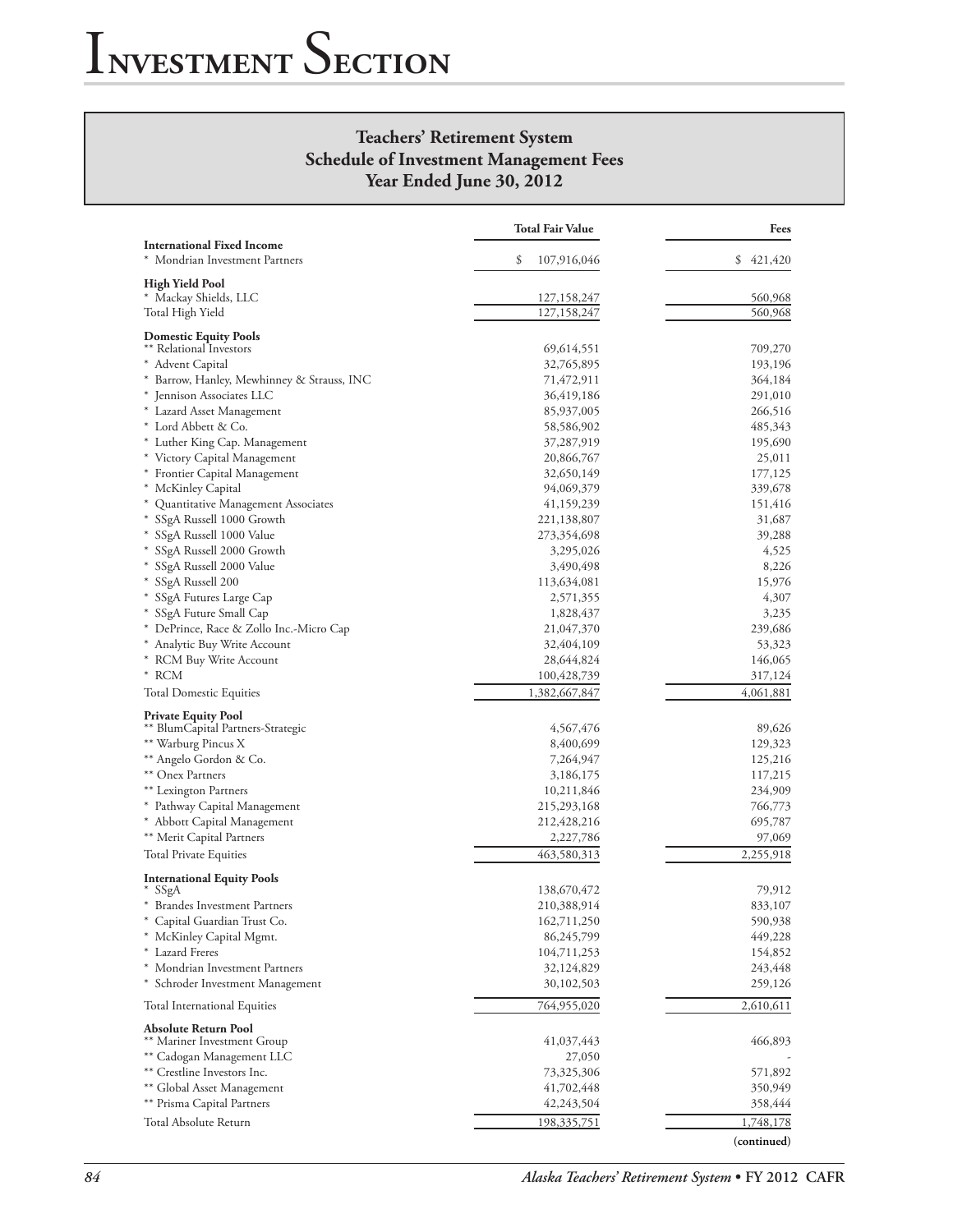### **Teachers' Retirement System Schedule of Investment Management Fees (cont.) Year Ended June 30, 2012**

|                                                                 | <b>Fair Value</b>        | Fees               |
|-----------------------------------------------------------------|--------------------------|--------------------|
| <b>Emerging Markets Equity Pool</b>                             |                          |                    |
| ** The Capital Group Inc.                                       | \$<br>101,365,438        | \$<br>686,915      |
| ** Lazard Freres Asset Managers<br>** Eaton Vance               | 90,617,874<br>55,960,148 |                    |
| <b>Total Emerging Markets</b>                                   | 247,943,460              | 686,915            |
|                                                                 |                          |                    |
| <b>Real Estate Pool</b>                                         |                          |                    |
| ** JPM Strategic                                                | 57,519,660               | 361,804            |
| ** UBS Consolidated                                             | 21,157,880               | 104,289            |
| ** Cornerstone<br>** Lasalle                                    | 26,115,408               | 271,534            |
| ** Sentinel, SA                                                 | 58,695,029<br>31,418,783 | 419,088            |
| ** UBS Separate                                                 | 73,213,545               | 180,013<br>438,344 |
| ** Lowe Hospitality                                             | 1,519,475                | 23,035             |
| ** ING Clarion                                                  | 6,503,959                | 170,629            |
| ** Silverpeak Legacy Pension Partners                           | 23,544,894               | 338,251            |
| ** Almanac Realty Securities                                    | 18,268,575               | 166,607            |
| ** Tishman Speyer                                               | 24,312,800               | 307,734            |
| ** BlackRock Diamond                                            | 6,709,320                | 16,195             |
| ** Colony Investors VIII, L.P.                                  | 5,531,472                | 180,734            |
| ** LaSalle Medical Office Fund II                               | 6,233,819                | 97,311             |
| ** Cornerstone Apartment Venture III                            | 8,652,712                | 105,037            |
| ** Coventry                                                     | 4,943,789                |                    |
| <b>Total Real Estate</b>                                        | 374,341,120              | 3,180,605          |
|                                                                 |                          |                    |
| <b>Timber Pool</b><br>** Timberland INVT Resources              | 42,813,247               | 292,081            |
| ** Hancock Natural Resource Group                               | 23,178,841               | 190,609            |
| Total Timber Pool                                               | 65,992,088               | 482,690            |
|                                                                 |                          |                    |
| <b>Farmland Pool</b><br>** Hancock Agriculture Investment Group | 65,272,645               | 496,512            |
| ** UBS Agrivest                                                 | 104,345,120              | 756,784            |
| Total Farmland                                                  | 169,617,765              | 1,253,296          |
|                                                                 |                          |                    |
| <b>Farmland Water Pool</b><br>** Hancock Farmland & Water       | 4,436,188                | 35,610             |
| ** UBS Agrivest                                                 | 10,211,401               | 81,082             |
|                                                                 |                          |                    |
| Total Farmland Water Pool                                       | 14,647,589               | 116,692            |
| <b>Energy Pool</b>                                              |                          |                    |
| ** EIG Energy Fund XV                                           | 7,748,704                | 128,767            |
| ** EIG Energy Fund XD<br>** EIG Energy Fund XIV-A               | 2,859,017                | 40,728             |
|                                                                 | 22,852,878               | 296,789            |
| Total Energy Pool                                               | 33,460,599               | 466,284            |
| Custodian<br>State Street Bank                                  |                          | 285,840            |
| <b>Investment Advisory</b>                                      |                          |                    |
| * Townsend Group                                                |                          | 28,596             |
| * Callan Associates                                             |                          | 30,830             |
| * Investment Advisory Council                                   |                          | 8,833              |
| <b>Total Investment Advisory</b>                                |                          | 68,259             |
| <b>Investment Performance</b><br>* Callan Associates            |                          | 77,073             |
| <b>Total External Management Fees</b>                           |                          | \$<br>18,276,630   |
|                                                                 |                          |                    |

\*These fees are paid through the Alaska Statewide Accounting System (AKSAS)

\*\*These fees are deducted from earnings by the fund manager and are not directly recorded in AKSAS.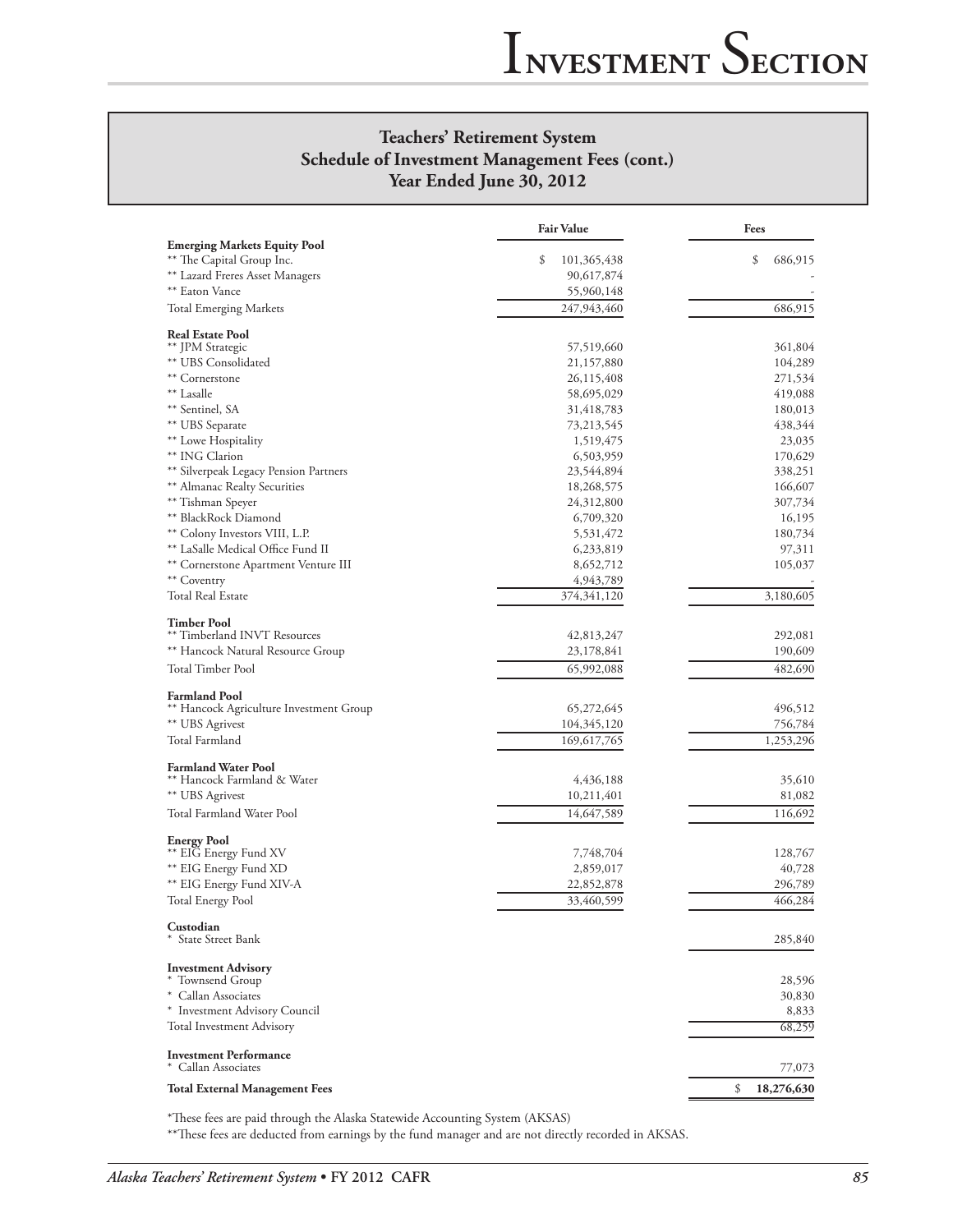|                                              | Defined Benefit - Pension |           |                    |               |  |
|----------------------------------------------|---------------------------|-----------|--------------------|---------------|--|
| Investments (at Fair Value)                  | <b>Asset Allocation</b>   |           | <b>Fair Market</b> | % of Total    |  |
|                                              | <b>Policy</b>             | Range     | <b>Value</b>       | <b>Assets</b> |  |
| <b>Cash and Cash Equivalents</b>             |                           |           |                    |               |  |
| Short-term Fixed Income Pool                 |                           |           | \$<br>60,640,155   |               |  |
| Total Cash and Cash Equivalents              | 2.00%                     | $0 - 7\%$ | 60,640,155         | 2.02%         |  |
| <b>Fixed Income Securities</b>               |                           |           |                    |               |  |
| Retirement Fixed Income Pool                 |                           |           | 3,636,271          |               |  |
| U.S. Treasury Fixed Income Pool              |                           |           | 305,056,250        |               |  |
| High Yield Pool                              |                           |           | 81,775,236         |               |  |
| International Fixed Income Pool              |                           |           | 69,401,860         |               |  |
| <b>Emerging Debt Pool</b>                    |                           |           | 22,883,401         |               |  |
| Total Fixed Income Securities                | 18.00%                    | 15-21%    | 482,753,018        | 16.06%        |  |
| <b>Broad Domestic Equity</b>                 |                           |           |                    |               |  |
| Large Cap Pool                               |                           |           | 710,644,227        |               |  |
| Small Cap Pool                               |                           |           | 159,081,923        |               |  |
| Convertible Bond Pool                        |                           |           | 21,071,702         |               |  |
| Total Broad Domestic Equity                  | 27.00%                    | 21-33%    | 890,797,852        | 29.64%        |  |
| Global Equity Ex-U.S.                        |                           |           |                    |               |  |
| <b>International Equity Pool</b>             |                           |           | 451,931,163        |               |  |
| International Equity Small Cap Pool          |                           |           | 40,018,509         |               |  |
| Emerging Markets Equity Pool                 |                           |           | 159,454,064        |               |  |
| Total Global Equity Ex-U.S.                  | 23.00%                    | 19-27%    | 651,403,736        | 21.67%        |  |
| <b>Private Equity</b>                        |                           |           |                    |               |  |
| Private Equity Pool                          |                           |           | 298,124,470        |               |  |
| Total Private Equity                         | 8.00%                     | $3 - 13%$ | 298,124,470        | 9.92%         |  |
| <b>Absolute Return</b>                       |                           |           |                    |               |  |
| Absolute Return Pool                         |                           |           | 127,548,546        |               |  |
| Total Absolute Return                        | 6.00%                     | $2 - 10%$ | 127,548,546        | 4.24%         |  |
| <b>Real Assets</b>                           |                           |           |                    |               |  |
| Real Estate Pool                             |                           |           | 240,716,214        |               |  |
| Real Estate Investment Trust Pool            |                           |           | 34,589,087         |               |  |
| <b>Energy Pool</b>                           |                           |           | 21,518,313         |               |  |
| Farmland Pool                                |                           |           | 103,823,140        |               |  |
| Farmland Water Pool                          |                           |           | 14,647,589         |               |  |
| Timber Pool                                  |                           |           | 42, 439, 121       |               |  |
| Treasury Inflation Protected Securities Pool |                           |           | 36,556,196         |               |  |
| Total Real Assets                            | 16.00%                    | 8-24%     | 494,289,660        | 16.45%        |  |
| <b>Total Invested Assets</b>                 | 100.00%                   |           | \$3,005,557,437    | 100.00%       |  |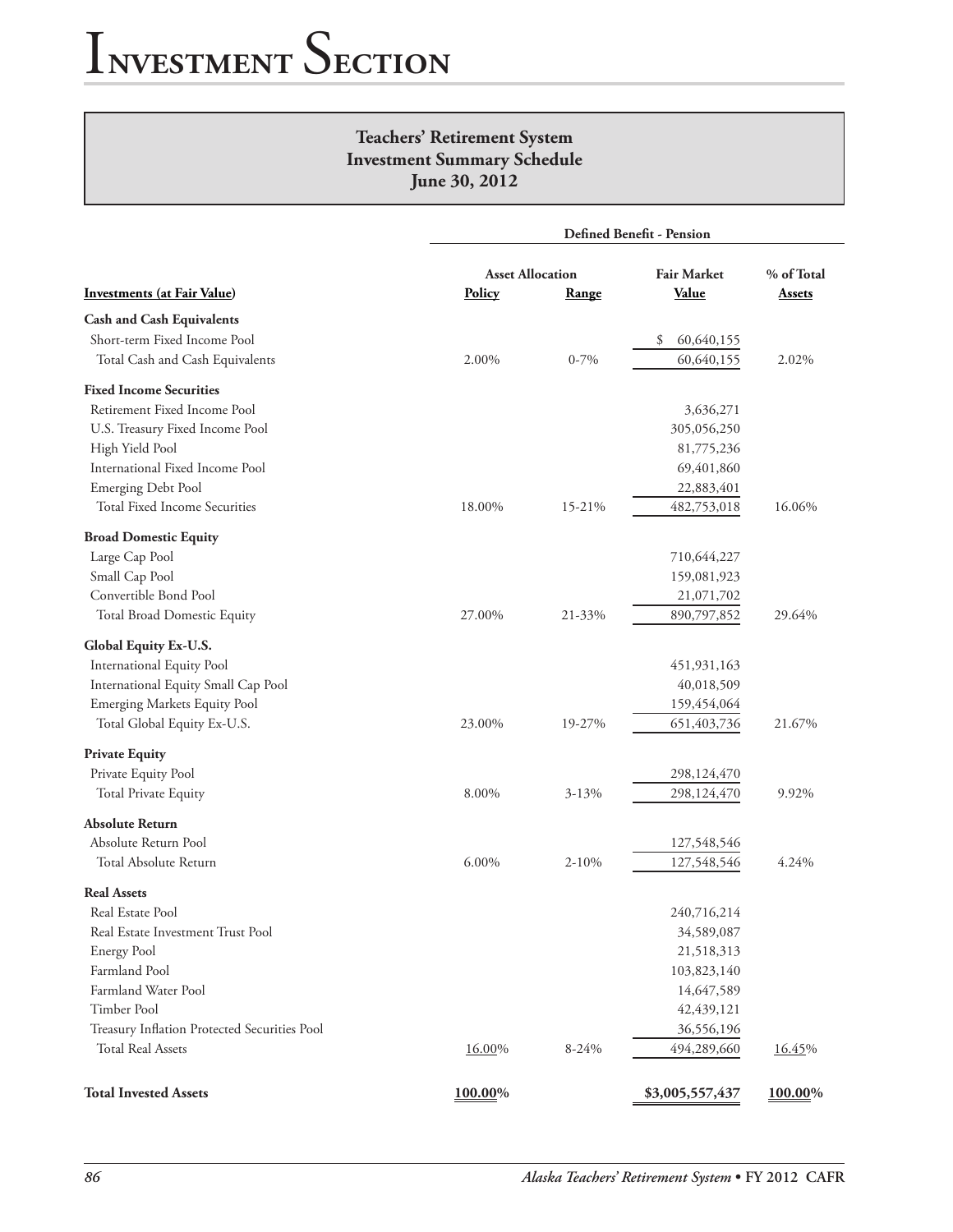|                                              | Defined Benefit - Alaska Retiree Healthcare Trust |           |                    |               |  |
|----------------------------------------------|---------------------------------------------------|-----------|--------------------|---------------|--|
|                                              | <b>Asset Allocation</b>                           |           | <b>Fair Market</b> | % of Total    |  |
| Investments (at Fair Value)                  | Policy                                            | Range     | <b>Value</b>       | <b>Assets</b> |  |
| <b>Cash and Cash Equivalents</b>             |                                                   |           |                    |               |  |
| Short-term Fixed Income Pool                 |                                                   |           | 27,907,856<br>\$   |               |  |
| Total Cash and Cash Equivalents              | 2.00%                                             | $0 - 7\%$ | 27,907,856         | 1.70%         |  |
| <b>Fixed Income Securities</b>               |                                                   |           |                    |               |  |
| Retirement Fixed Income Pool                 |                                                   |           | 1,979,284          |               |  |
| U.S. Treasury Fixed Income Pool              |                                                   |           | 179,496,545        |               |  |
| High Yield Pool                              |                                                   |           | 44,511,087         |               |  |
| <b>International Fixed Income Pool</b>       |                                                   |           | 37,774,418         |               |  |
| <b>Emerging Debt Pool</b>                    |                                                   |           | 12,455,862         |               |  |
| Total Fixed Income Securities                | 18.00%                                            | 15-21%    | 276, 217, 196      | 16.80%        |  |
| <b>Broad Domestic Equity</b>                 |                                                   |           |                    |               |  |
| Large Cap Pool                               |                                                   |           | 386,795,680        |               |  |
| Small Cap Pool                               |                                                   |           | 86,587,881         |               |  |
| Convertible Bond Pool                        |                                                   |           | 11,469,520         |               |  |
| Total Broad Domestic Equity                  | 27.00%                                            | 21-33%    | 484,853,081        | 29.48%        |  |
| Global Equity Ex-U.S.                        |                                                   |           |                    |               |  |
| <b>International Equity Pool</b>             |                                                   |           | 245,979,351        |               |  |
| International Equity Small Cap Pool          |                                                   |           | 21,782,170         |               |  |
| Emerging Markets Equity Pool                 |                                                   |           | 86,789,611         |               |  |
| Total Global Equity Ex-U.S.                  | 23.00%                                            | 19-27%    | 354,551,132        | 21.56%        |  |
| <b>Private Equity</b>                        |                                                   |           |                    |               |  |
| Private Equity Pool                          |                                                   |           | 162,276,531        |               |  |
| <b>Total Private Equity</b>                  | 8.00%                                             | $3 - 13%$ | 162,276,531        | 9.87%         |  |
| <b>Absolute Return</b>                       |                                                   |           |                    |               |  |
| Absolute Return Pool                         |                                                   |           | 69,427,079         |               |  |
| Total Absolute Return                        | 6.00%                                             | $2 - 10%$ | 69,427,079         | 4.22%         |  |
| <b>Real Assets</b>                           |                                                   |           |                    |               |  |
| Real Estate Pool                             |                                                   |           | 131,057,419        |               |  |
| Real Estate Investment Trust Pool            |                                                   |           | 18,826,186         |               |  |
| <b>Energy Pool</b>                           |                                                   |           | 11,712,823         |               |  |
| Farmland Pool                                |                                                   |           | 64,530,272         |               |  |
| Timber Pool                                  |                                                   |           | 23,100,414         |               |  |
| Treasury Inflation Protected Securities Pool |                                                   |           | 19,897,510         |               |  |
| <b>Total Real Assets</b>                     | 16.00%                                            | 8-24%     | 269,124,624        | 16.37%        |  |
| <b>Total Invested Assets</b>                 | 100.00%                                           |           | \$1,644,357,499    | 100.00%       |  |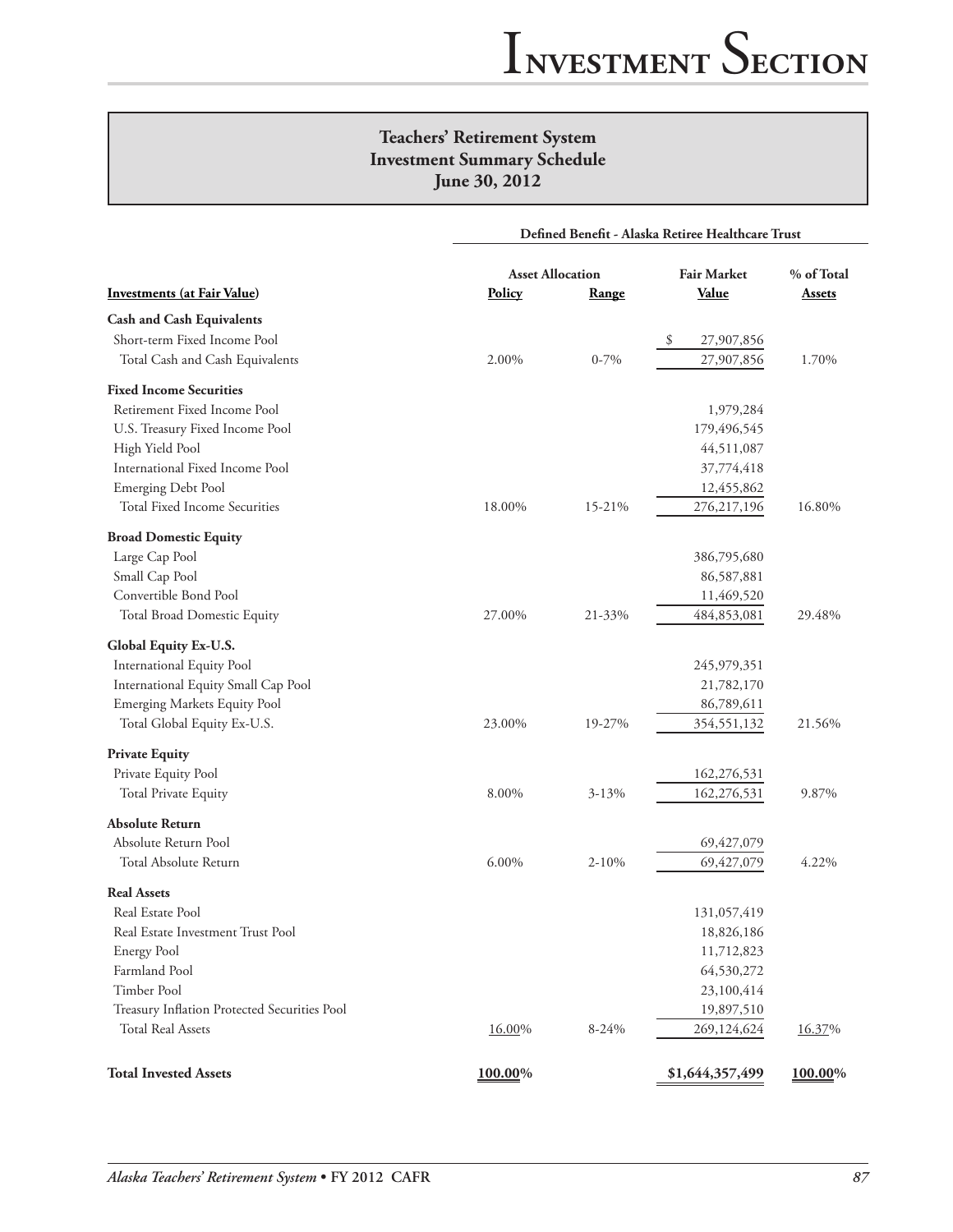|                                               | <b>Defined Contribution - Participant Directed</b> |              |                    |            |  |
|-----------------------------------------------|----------------------------------------------------|--------------|--------------------|------------|--|
|                                               | <b>Asset Allocation</b>                            |              | <b>Fair Market</b> | % of Total |  |
| <b>Investments (at Fair Value)</b>            | <b>Policy</b>                                      | <b>Range</b> | Value              | Assets     |  |
| <b>Cash and Cash Equivalents</b>              |                                                    |              |                    |            |  |
| Short-term Fixed Income Pool                  | 100.00%                                            | $0\%$        | \$<br>2,745,875    |            |  |
| Total Cash and Cash Equivalents               |                                                    |              | 2,745,875          | 2.55%      |  |
| Pooled Investment Funds (1)                   |                                                    |              |                    |            |  |
| T. Rowe Price                                 |                                                    |              |                    |            |  |
| Target 2010 Trust                             |                                                    |              | 378,992            |            |  |
| Target 2015 Trust                             |                                                    |              | 984,235            |            |  |
| Target 2020 Trust                             |                                                    |              | 1,914,932          |            |  |
| Target 2025 Trust                             |                                                    |              | 2,387,941          |            |  |
| Target 2030 Trust                             |                                                    |              | 2,312,763          |            |  |
| Target 2035 Trust                             |                                                    |              | 3,829,687          |            |  |
| Target 2040 Trust                             |                                                    |              | 4,352,413          |            |  |
| Target 2045 Trust                             |                                                    |              | 7,771,704          |            |  |
| Target 2050 Trust                             |                                                    |              | 10,040,332         |            |  |
| Target 2055 Trust                             |                                                    |              | 747,068            |            |  |
| Alaska Balanced Fund                          |                                                    |              | 160,593            |            |  |
| Long-Term Balanced Fund                       |                                                    |              | 2,353,348          |            |  |
| Alaska Money Market                           |                                                    |              | 1,355,184          |            |  |
| Total Pooled Investment Funds                 |                                                    |              | 38,589,192         | 35.78%     |  |
| <b>Collective Investment Funds (1)</b>        |                                                    |              |                    |            |  |
| <b>State Street Global Advisors</b>           |                                                    |              |                    |            |  |
| Money Market Fund                             |                                                    |              | 59,348             |            |  |
| S&P Stock Index Fund                          |                                                    |              | 11,869,485         |            |  |
| Russell 3000 Index                            |                                                    |              | 1,574,736          |            |  |
| Real Estate Investment Trust Index            |                                                    |              | 1,599,551          |            |  |
| World Equity Ex-U.S. Index                    |                                                    |              | 3,504,150          |            |  |
| Long U.S. Treasury Bond Index                 |                                                    |              | 52,018             |            |  |
| Treasury Inflation Protected Securities Index |                                                    |              | 393,128            |            |  |
| World Government Bond Ex-U.S. Index           |                                                    |              | 637,281            |            |  |
| Global Balanced Fund                          |                                                    |              | 3,386,319          |            |  |
| Barclays                                      |                                                    |              |                    |            |  |
| Daily Government/Corporate Bond Fund          |                                                    |              | 4,562,676          |            |  |
| Intermediate Bond Fund                        |                                                    |              | 74,134             |            |  |
| <b>Brandes Institutional</b>                  |                                                    |              |                    |            |  |
| <b>International Equity Fund</b>              |                                                    |              | 18,070,583         |            |  |
| <b>RCM</b>                                    |                                                    |              |                    |            |  |
| Socially Responsible Fund                     |                                                    |              | 4,900,846          |            |  |
| T. Rowe Price                                 |                                                    |              |                    |            |  |
| Small-Cap Fund                                |                                                    |              | 15,817,123         |            |  |
| Total Collective Investment Funds             |                                                    |              | 66,501,378         | 61.67%     |  |
| <b>Total Invested Assets</b>                  |                                                    |              | \$107,836,445      | 100.00%    |  |

(1) Pooled Investment Funds and Collective Investment Funds are participant directed and therefore are not subject to an asset allocation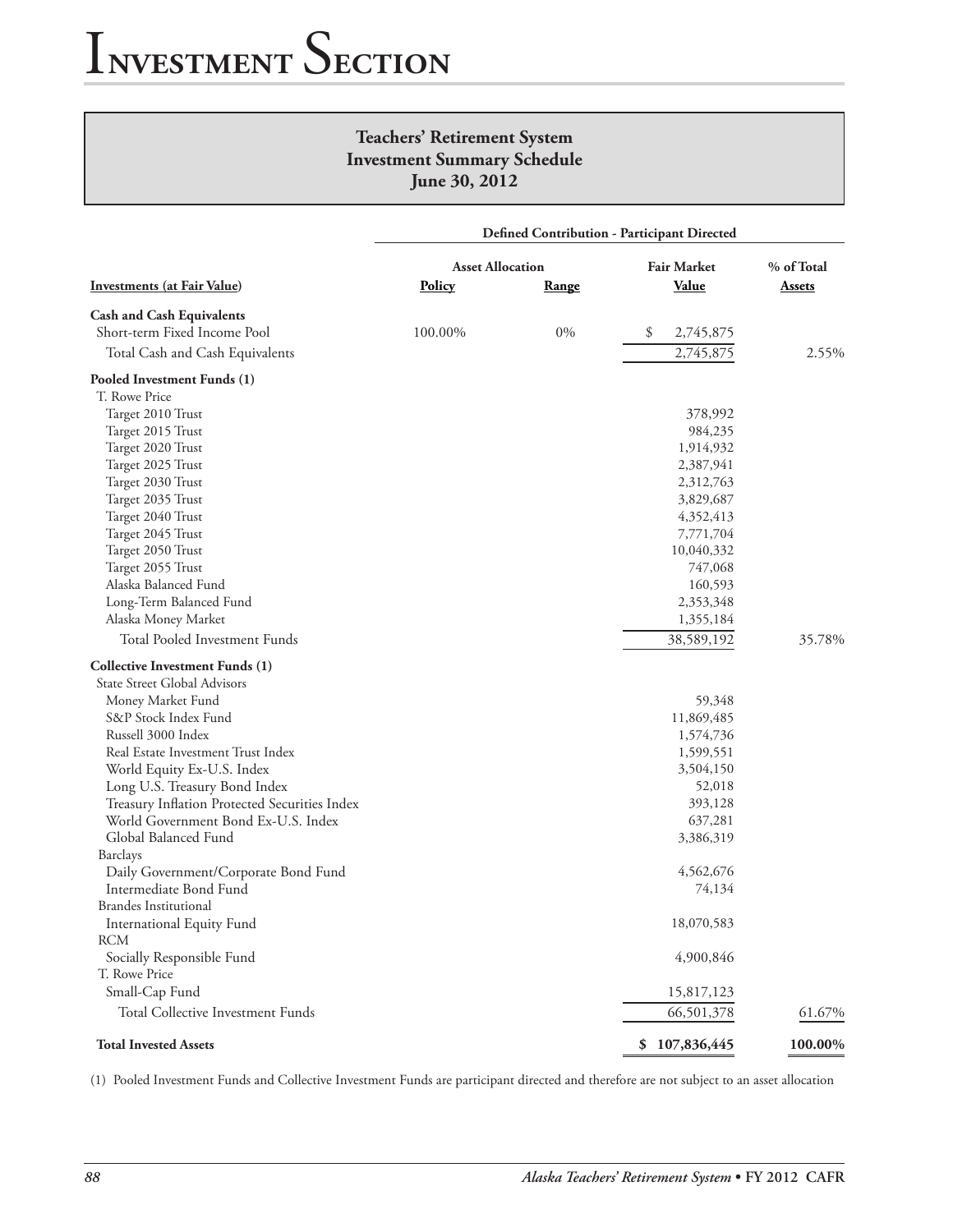|                                              |               | Defined Contribution - Health Reimbursement Arrangement |                 |               |  |  |
|----------------------------------------------|---------------|---------------------------------------------------------|-----------------|---------------|--|--|
| <b>Investments (at Fair Value)</b>           |               | <b>Asset Allocation</b>                                 |                 | % of Total    |  |  |
|                                              | <b>Policy</b> | Range                                                   | <b>Value</b>    | <b>Assets</b> |  |  |
| <b>Cash and Cash Equivalents</b>             |               |                                                         |                 |               |  |  |
| Short-term Fixed Income Pool                 |               |                                                         | 1,468,592<br>\$ |               |  |  |
| Total Cash and Cash Equivalents              | 2.00%         | $0 - 7\%$                                               | 1,468,592       | 6.01%         |  |  |
| <b>Fixed Income Securities</b>               |               |                                                         |                 |               |  |  |
| Retirement Fixed Income Pool                 |               |                                                         | 28,122          |               |  |  |
| U.S. Treasury Fixed Income Pool              |               |                                                         | 2,550,020       |               |  |  |
| High Yield Pool                              |               |                                                         | 632,388         |               |  |  |
| International Fixed Income Pool              |               |                                                         | 536,520         |               |  |  |
| <b>Emerging Debt Pool</b>                    |               |                                                         | 176,984         |               |  |  |
| Total Fixed Income Securities                | 18.00%        | 15-21%                                                  | 3,924,034       | 16.06%        |  |  |
| <b>Broad Domestic Equity</b>                 |               |                                                         |                 |               |  |  |
| Large Cap Pool                               |               |                                                         | 5,493,982       |               |  |  |
| Small Cap Pool                               |               |                                                         | 1,230,006       |               |  |  |
| Convertible Bond Pool                        |               |                                                         | 162,951         |               |  |  |
| <b>Total Broad Domestic Equity</b>           | 27.00%        | 21-33%                                                  | 6,886,939       | 28.19%        |  |  |
| Global Equity Ex-U.S.                        |               |                                                         |                 |               |  |  |
| <b>International Equity Pool</b>             |               |                                                         | 3,493,671       |               |  |  |
| International Equity Small Cap Pool          |               |                                                         | 309,439         |               |  |  |
| Emerging Markets Equity Pool                 |               |                                                         | 1,232,790       |               |  |  |
| Total Global Equity Ex-U.S.                  | 23.00%        | 19-27%                                                  | 5,035,900       | 20.61%        |  |  |
| <b>Private Equity</b>                        |               |                                                         |                 |               |  |  |
| Private Equity Pool                          |               |                                                         | 2,305,936       |               |  |  |
| <b>Total Private Equity</b>                  | 8.00%         | $3 - 13%$                                               | 2,305,936       | 9.44%         |  |  |
| <b>Absolute Return</b>                       |               |                                                         |                 |               |  |  |
| Absolute Return Pool                         |               |                                                         | 986,483         |               |  |  |
| Total Absolute Return                        | 6.00%         | $2 - 10%$                                               | 986,483         | 4.04%         |  |  |
| <b>Real Assets</b>                           |               |                                                         |                 |               |  |  |
| Real Estate Pool                             |               |                                                         | 1,862,164       |               |  |  |
| Real Estate Investment Trust Pool            |               |                                                         | 267,381         |               |  |  |
| <b>Energy Pool</b>                           |               |                                                         | 166,426         |               |  |  |
| Farmland Pool                                |               |                                                         | 917,035         |               |  |  |
| Timber Pool                                  |               |                                                         | 328,231         |               |  |  |
| Treasury Inflation Protected Securities Pool |               |                                                         | 282,656         |               |  |  |
| <b>Total Real Assets</b>                     | 16.00%        | 8-24%                                                   | 3,823,893       | 15.65%        |  |  |
| <b>Total Invested Assets</b>                 | 100.00%       |                                                         | \$24,431,777    | 100.00%       |  |  |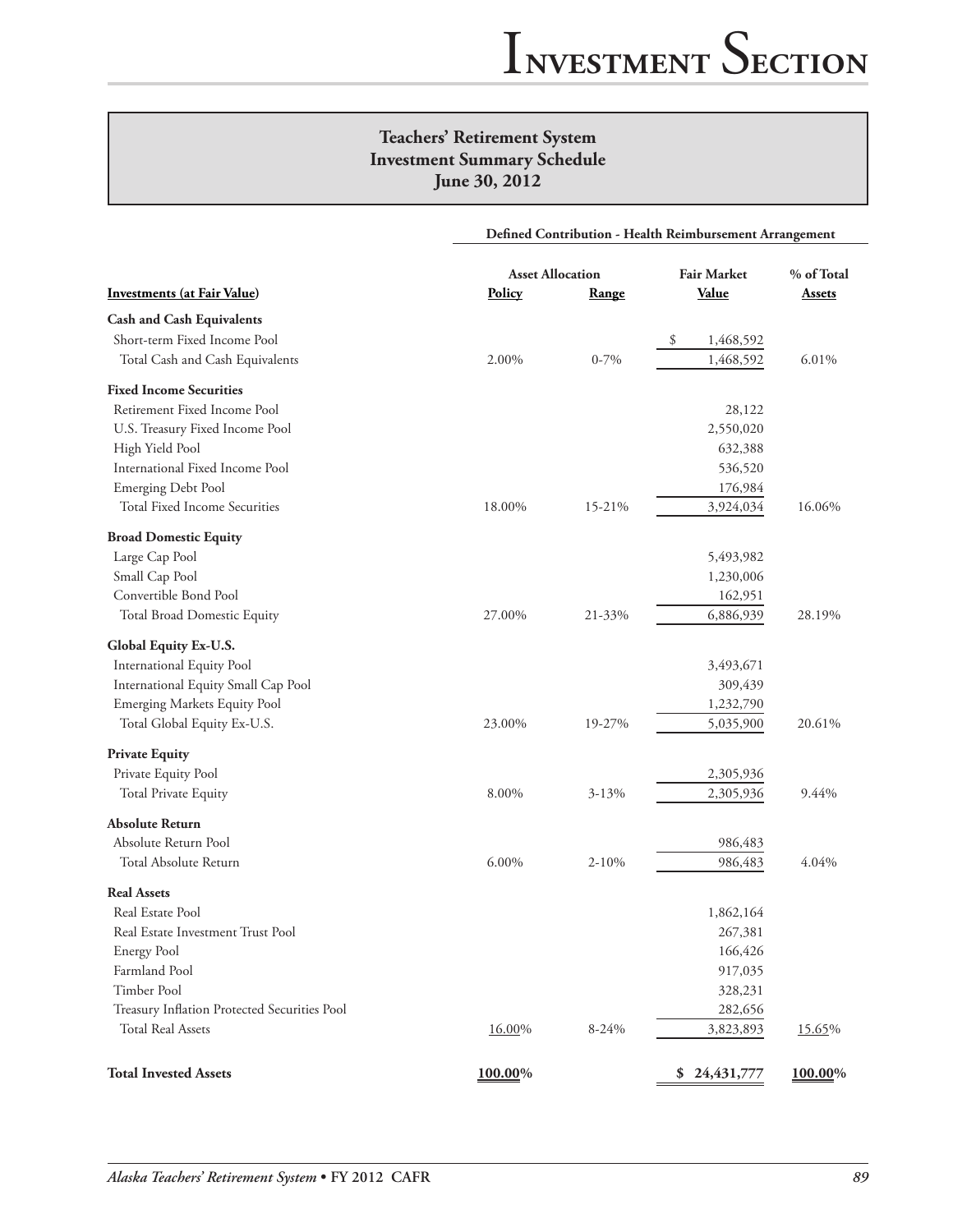|                                              | Defined Contribution - Occupational Dealth & Disability |           |                    |               |
|----------------------------------------------|---------------------------------------------------------|-----------|--------------------|---------------|
|                                              | <b>Asset Allocation</b>                                 |           | <b>Fair Market</b> | % of Total    |
| <b>Investments (at Fair Value)</b>           | Policy                                                  | Range     | <b>Value</b>       | <b>Assets</b> |
| <b>Cash and Cash Equivalents</b>             |                                                         |           |                    |               |
| Short-term Fixed Income Pool                 |                                                         |           | \$<br>37,199       |               |
| Total Cash and Cash Equivalents              | 2.00%                                                   | $0 - 7\%$ | 37,199             | 1.61%         |
| <b>Fixed Income Securities</b>               |                                                         |           |                    |               |
| Retirement Fixed Income Pool                 |                                                         |           | 2,784              |               |
| U.S. Treasury Fixed Income Pool              |                                                         |           | 252,481            |               |
| High Yield Pool                              |                                                         |           | 62,610             |               |
| <b>International Fixed Income Pool</b>       |                                                         |           | 53,132             |               |
| <b>Emerging Debt Pool</b>                    |                                                         |           | 17,521             |               |
| Total Fixed Income Securities                | 18.00%                                                  | 15-21%    | 388,528            | 16.81%        |
| <b>Broad Domestic Equity</b>                 |                                                         |           |                    |               |
| Large Cap Pool                               |                                                         |           | 544,064            |               |
| Small Cap Pool                               |                                                         |           | 121,794            |               |
| Convertible Bond Pool                        |                                                         |           | 16,133             |               |
| Total Broad Domestic Equity                  | 27.00%                                                  | 21-33%    | 681,991            | 29.51%        |
| Global Equity Ex-U.S.                        |                                                         |           |                    |               |
| <b>International Equity Pool</b>             |                                                         |           | 345,988            |               |
| International Equity Small Cap Pool          |                                                         |           | 30,639             |               |
| Emerging Markets Equity Pool                 |                                                         |           | 122,075            |               |
| Total Global Equity Ex-U.S.                  | 23.00%                                                  | 19-27%    | 498,702            | 21.58%        |
| <b>Private Equity</b>                        |                                                         |           |                    |               |
| Private Equity Pool                          |                                                         |           | 228,268            |               |
| <b>Total Private Equity</b>                  | 8.00%                                                   | $3 - 13%$ | 228,268            | 9.88%         |
| <b>Absolute Return</b>                       |                                                         |           |                    |               |
| Absolute Return Pool                         |                                                         |           | 97,659             |               |
| Total Absolute Return                        | 6.00%                                                   | $2 - 10%$ | 97,659             | 4.23%         |
| <b>Real Assets</b>                           |                                                         |           |                    |               |
| Real Estate Pool                             |                                                         |           | 184,350            |               |
| Real Estate Investment Trust Pool            |                                                         |           | 26,480             |               |
| <b>Energy Pool</b>                           |                                                         |           | 16,475             |               |
| Farmland Pool                                |                                                         |           | 90,773             |               |
| Timber Pool                                  |                                                         |           | 32,494             |               |
| Treasury Inflation Protected Securities Pool |                                                         |           | 27,987             |               |
| <b>Total Real Assets</b>                     | 16.00%                                                  | 8-24%     | 378,559            | 16.38%        |
| <b>Total Invested Assets</b>                 | 100.00%                                                 |           | \$2,310,906        | 100.00%       |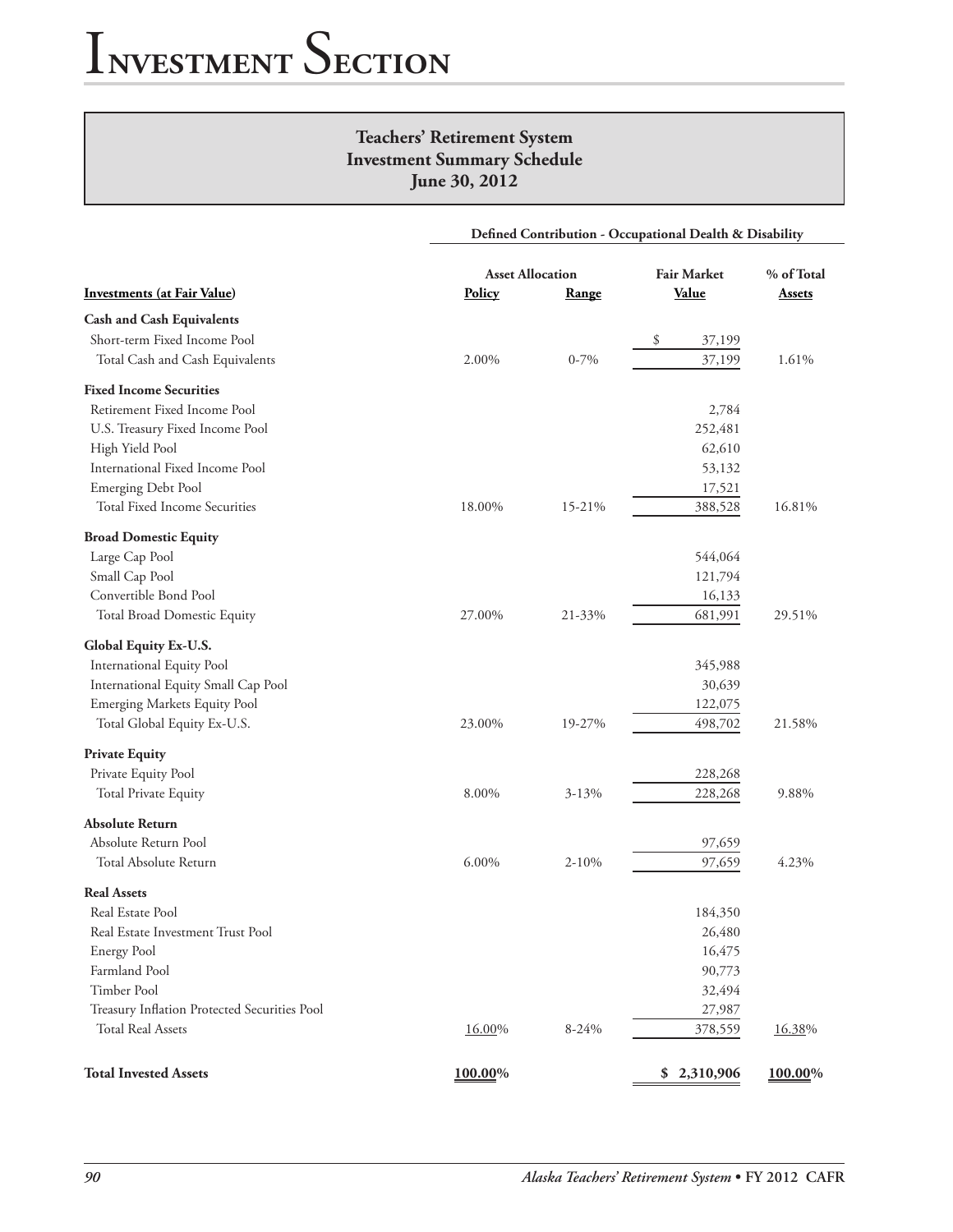| <b>Investments (at Fair Value)</b>           | Defined Contribution - Retiree Medical Plan |           |                    |               |
|----------------------------------------------|---------------------------------------------|-----------|--------------------|---------------|
|                                              | <b>Asset Allocation</b>                     |           | <b>Fair Market</b> | % of Total    |
|                                              | Policy                                      | Range     | <b>Value</b>       | <b>Assets</b> |
| <b>Cash and Cash Equivalents</b>             |                                             |           |                    |               |
| Short-term Fixed Income Pool                 |                                             |           | 320,130<br>\$      |               |
| Total Cash and Cash Equivalents              | 2.00%                                       | $0 - 7\%$ | 320,130            | 4.75%         |
| <b>Fixed Income Securities</b>               |                                             |           |                    |               |
| Retirement Fixed Income Pool                 |                                             |           | 7,868              |               |
| U.S. Treasury Fixed Income Pool              |                                             |           | 713,442            |               |
| High Yield Pool                              |                                             |           | 176,926            |               |
| International Fixed Income Pool              |                                             |           | 150,116            |               |
| <b>Emerging Debt Pool</b>                    |                                             |           | 49,514             |               |
| Total Fixed Income Securities                | 18.00%                                      | 15-21%    | 1,097,866          | 16.28%        |
| <b>Broad Domestic Equity</b>                 |                                             |           |                    |               |
| Large Cap Pool                               |                                             |           | 1,537,178          |               |
| Small Cap Pool                               |                                             |           | 344,138            |               |
| Convertible Bond Pool                        |                                             |           | 45,589             |               |
| Total Broad Domestic Equity                  | 27.00%                                      | 21-33%    | 1,926,905          | 28.57%        |
| Global Equity Ex-U.S.                        |                                             |           |                    |               |
| <b>International Equity Pool</b>             |                                             |           | 977,516            |               |
| International Equity Small Cap Pool          |                                             |           | 86,575             |               |
| Emerging Markets Equity Pool                 |                                             |           | 344,921            |               |
| Total Global Equity Ex-U.S.                  | 23.00%                                      | 19-27%    | 1,409,012          | 20.89%        |
| <b>Private Equity</b>                        |                                             |           |                    |               |
| Private Equity Pool                          |                                             |           | 645,108            |               |
| <b>Total Private Equity</b>                  | 8.00%                                       | $3 - 13%$ | 645,108            | 9.56%         |
| <b>Absolute Return</b>                       |                                             |           |                    |               |
| Absolute Return Pool                         |                                             |           | 275,984            |               |
| Total Absolute Return                        | 6.00%                                       | $2 - 10%$ | 275,984            | 4.09%         |
| <b>Real Assets</b>                           |                                             |           |                    |               |
| Real Estate Pool                             |                                             |           | 520,972            |               |
| Real Estate Investment Trust Pool            |                                             |           | 74,812             |               |
| <b>Energy Pool</b>                           |                                             |           | 46,561             |               |
| Farmland Pool                                |                                             |           | 256,545            |               |
| Timber Pool                                  |                                             |           | 91,828             |               |
| Treasury Inflation Protected Securities Pool |                                             |           | 79,083             |               |
| <b>Total Real Assets</b>                     | 16.00%                                      | 8-24%     | 1,069,801          | 15.86%        |
| <b>Total Invested Assets</b>                 | 100.00%                                     |           | \$6,744,806        | 100.00%       |